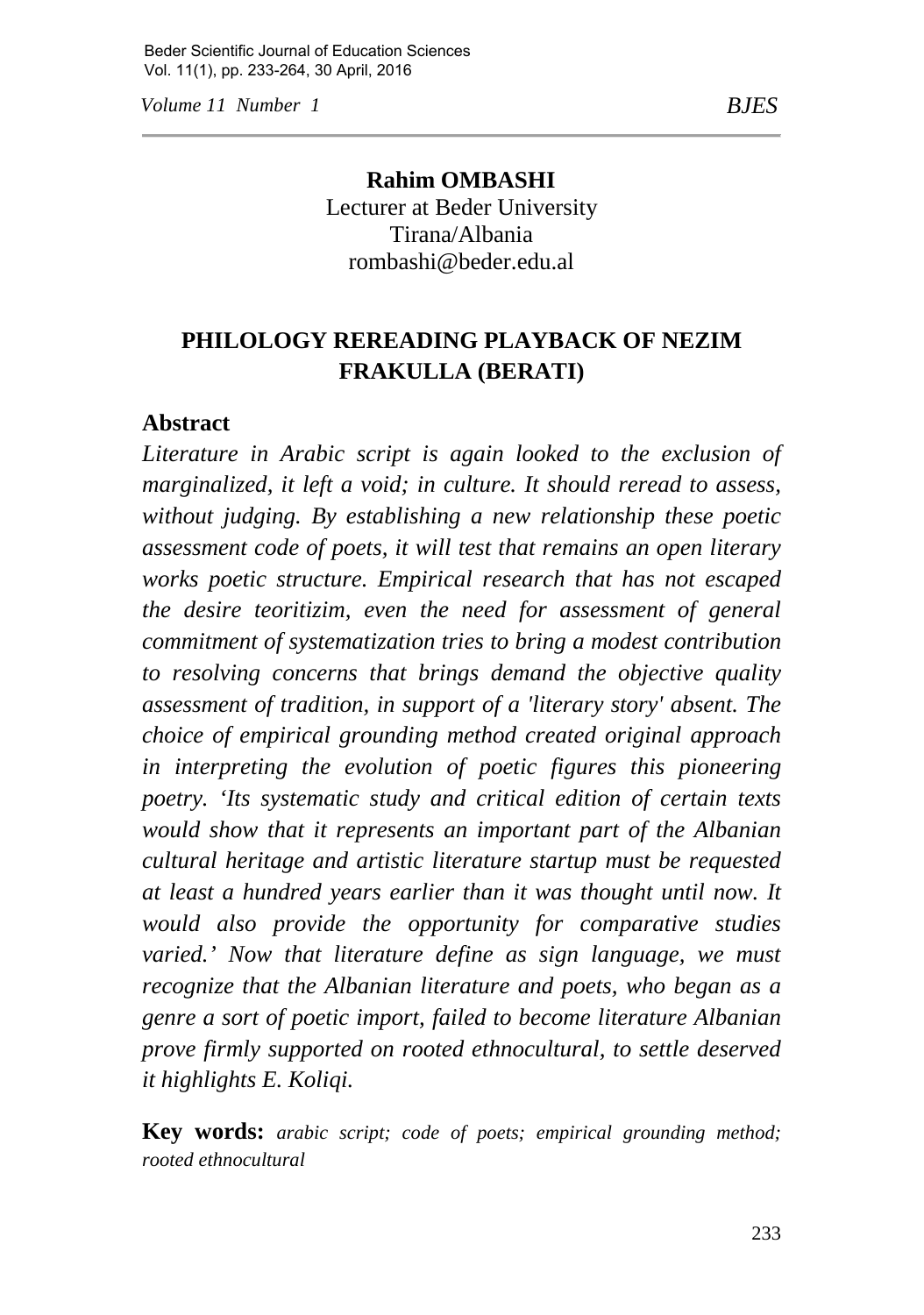## **1.INTRODUCTION STRAIGHT ANACREONTIC CENTURY**

"Speaker said more than hide", it said in a minimalist aphorisms, and understood the difficulty when the language is created for artistic communication. Nezim Berati poem found already published, and research studies on them are not rare. It can not be called 'Land still virgins' (Pipa; 2006) waits trial evaluating not defamatory. Earlier, Albanian literature was documented by Philo-Biblical Latin alphabet, but without being able to spread widely. It literature as tribal literature before it, failed to become the national literature.

*Albanian literature: a social perspective*, which was published in 1975 under *Trilogia albanica* publications, was published III. Before it was published I. *Albanian Folk* Verse and II *Hieronymos De Rada*. Pipa to the publication of the essay, *Ethos and ethnos in Arbëresh literary tradition*, deals with the beginnings of Albanian literature in the first half of XVIII century. This period shows an early interest in the collection and analysis of songs and oral poetry, especially epic and holy priests Italo-Albanian. The first collection of this scientific incursion, not only ethnic and cultural, which continued over a century, was Codex of Kieuti (1773). After him, in 1836, he published *Milosau* one of the pearls of Arbëresh literature.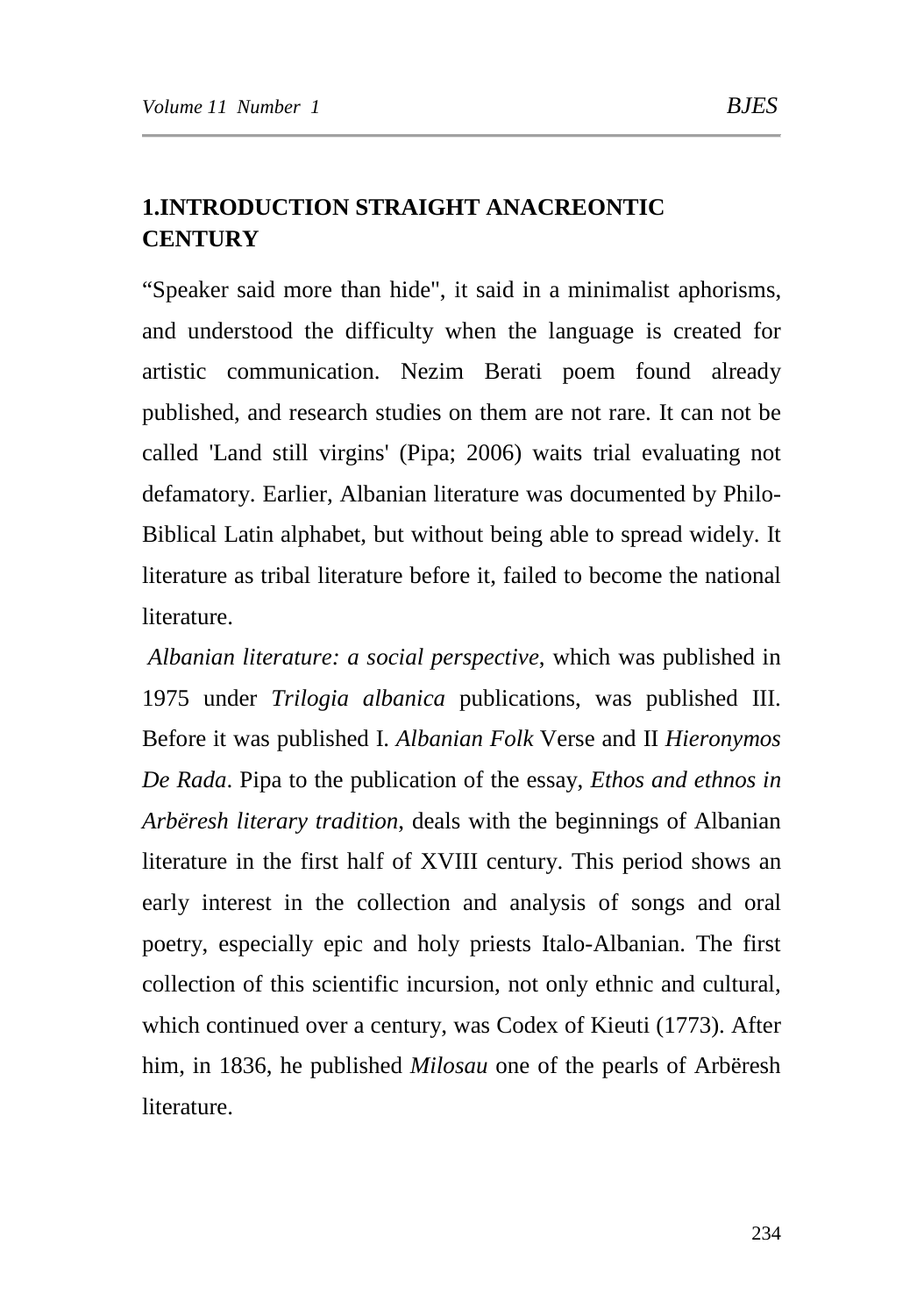To essay II, S*hepherds and peasants in Albanian literature* survey on lies from its origins to the Second World War, when ends the tradition romantic and post-romantic it. Pipa finds that theme permeates the entire history of the peasantry of literature, including the diaspora. Albania's history, according to him, is a story of free peasants and shepherds ever since they emerged as a distinct group in the Balkans, to the establishment of an independent country. The essay identifies different types of peasants in various literary traditions, characterized by the assertion that 'it takes the form delta, on their own, to join at a certain point that historically represented by the League of Prizren" (1878). Of these types, some of which are peculiar to certain literary tradition, as arbëresh farmer, shepherd gegë warrior, peasant tosks drive, there is also a type that is common to all traditions and this is rustic bandit. The reason for overestimating this type should be sought, according to Pipa in poverty during the Albanian peasants. Traditional literature, according to the critic, exalts the heroism shortage that creates poverty, especially spiritually. Critic opens the way for the listing in the late stage of traditional literary epic-romantic and post-romantic Migjeni marks, her works have been highlighted. I escaped serious paper or perhaps of a certain social impact of fashionable philosophies of the time, but that alignment can add the type of makers in church, masjid or Saraj, as additional direction of the state, where the spiritual formation is not it lacked, for not saying otherwise. Trilogy does not show interest to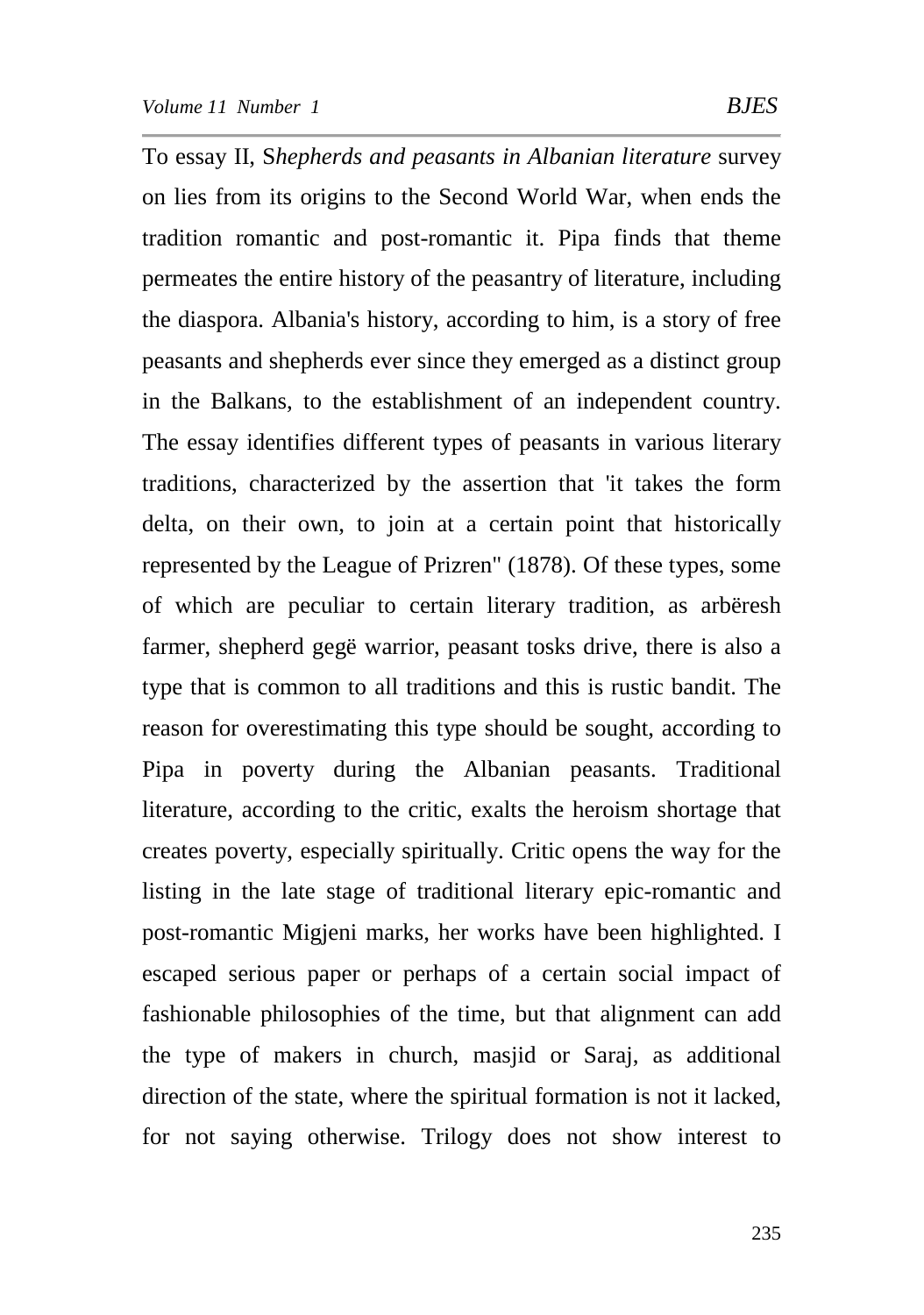cultivate literature developed in parallel homeland, if not earlier, that Arbëresh literature.

XVIII century beginnings urged Albanian poets writing in Persian, Arabic and Turkish, they write verses in the language of the people. Because of this transition it was great complement individual needs to know yourself. Later, to be freed from it, no problem with the time, no space rather not, because the country was proud, but felt himself eligible nowhere, where he had lived. The facts speak for a wonderful cultural development began as a 'loan artifact', but that, over time, Albania was formatted with features and intimate lyricism opened the possibility that deep meditation proving personal sensitivity. Albanian literature in Arabic script or the poets, is called *literature of the saraj, ..., the masjids*, it was like Aryan cultural humus bed hereditary nobility, being formatted by the *Sufis* genres.

Although the task of criticism is: "With acclaimed tradition and to follow step by step the production time." (Pipa; 1944), so this literature evaluation has been twisted, excluding attitude depreciation official, when critics state down to the level 'of devising ideological. The cherish, ignore or hate also the literature of poets from all directions is winning: The first bear in their hearts, dytëve creates a vacuum, and the third catchy.

For more than 10 years, the researcher in this field has assisted the publication of Tahir Dizdari: *Glossary of Orientalism in Albanian*, Tirana, 2005, with about 4 500 words borrowed from the orient, of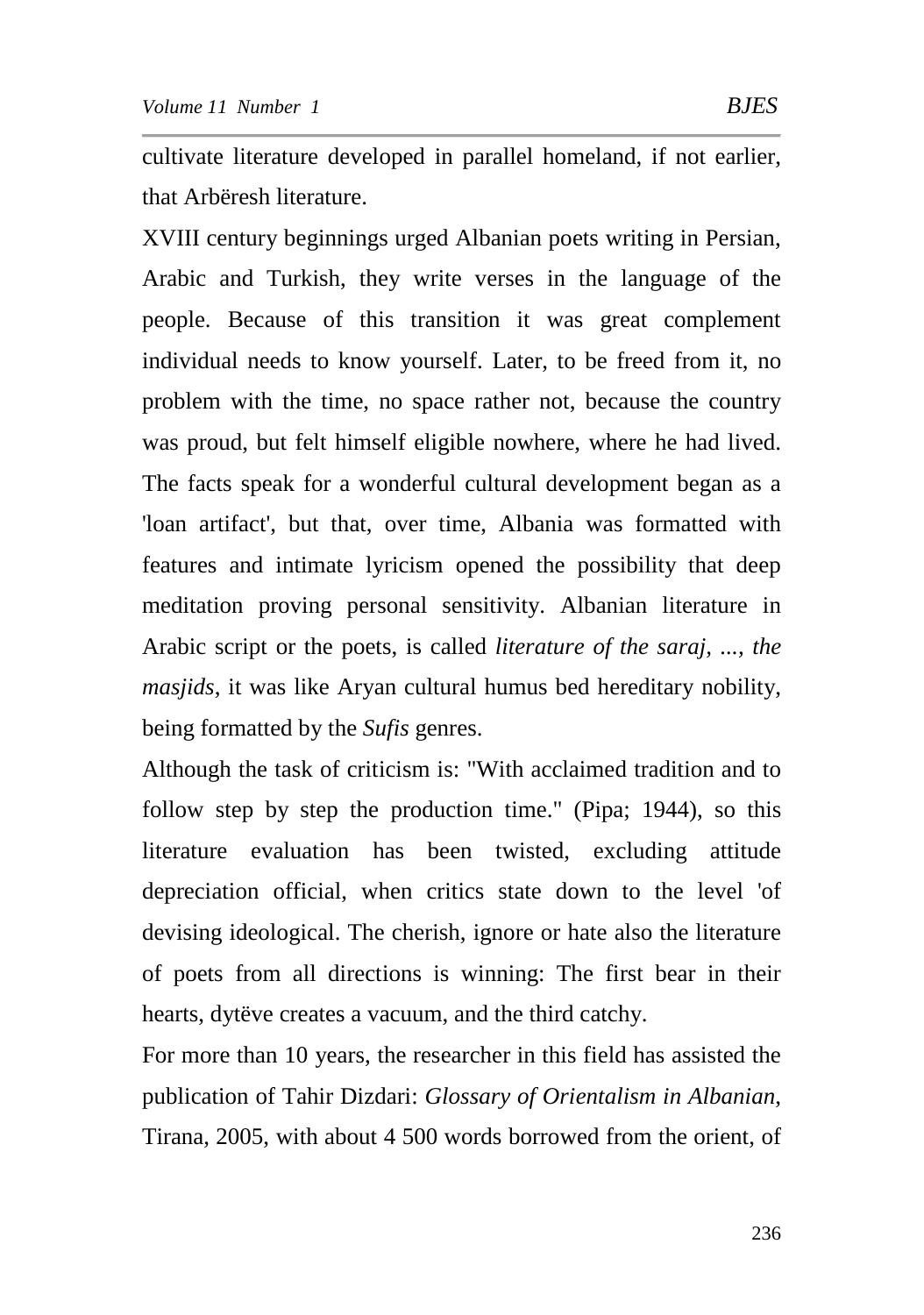which 505 are sourced from Persian, and 1 202 page. Without repeating ratings deserved on this anthology publication, suffice with *farsi`* and *farisi`* adverb, which entered into Albanian to show

Persian, farsi solid speaks Turkish, Serbian, ie., knows perfect, with all the grammatical rules etc. Etymological argument making the word orientalist adds: "Persian language - Farsi - is one of the branches of Indo-European language, the relative of Sanskrit.." (Dizdari; 2005)

Vocabulary toned constitutes an important contribution to elucidate the cultural relations of the Albanian-Iranian language and an argument why this model oriental roots that go into antiquity found fertile ground among Albanian artists.

Sinani researcher who consulted with the material appears is completed and submitted back in 1972, when he stated: "Culture why not come to the Balkans by the Ottoman conquerors."

In his paper Sinani go further in recognizing that humanity is seen as a kind pers eastern Protestantism to theology. He speaks affinities surprise and, almost, strange motives *Shahnames* (Book of Kings) with traditional Albanian values, first epos of the north, but also with epe other peoples of the Balkans and European peoples . To be more precise in argumetimin bold hypothesis, he adds that parallels The similarities may have an explanation:

1. A common source of two Indo-European peoples and mentality of origin;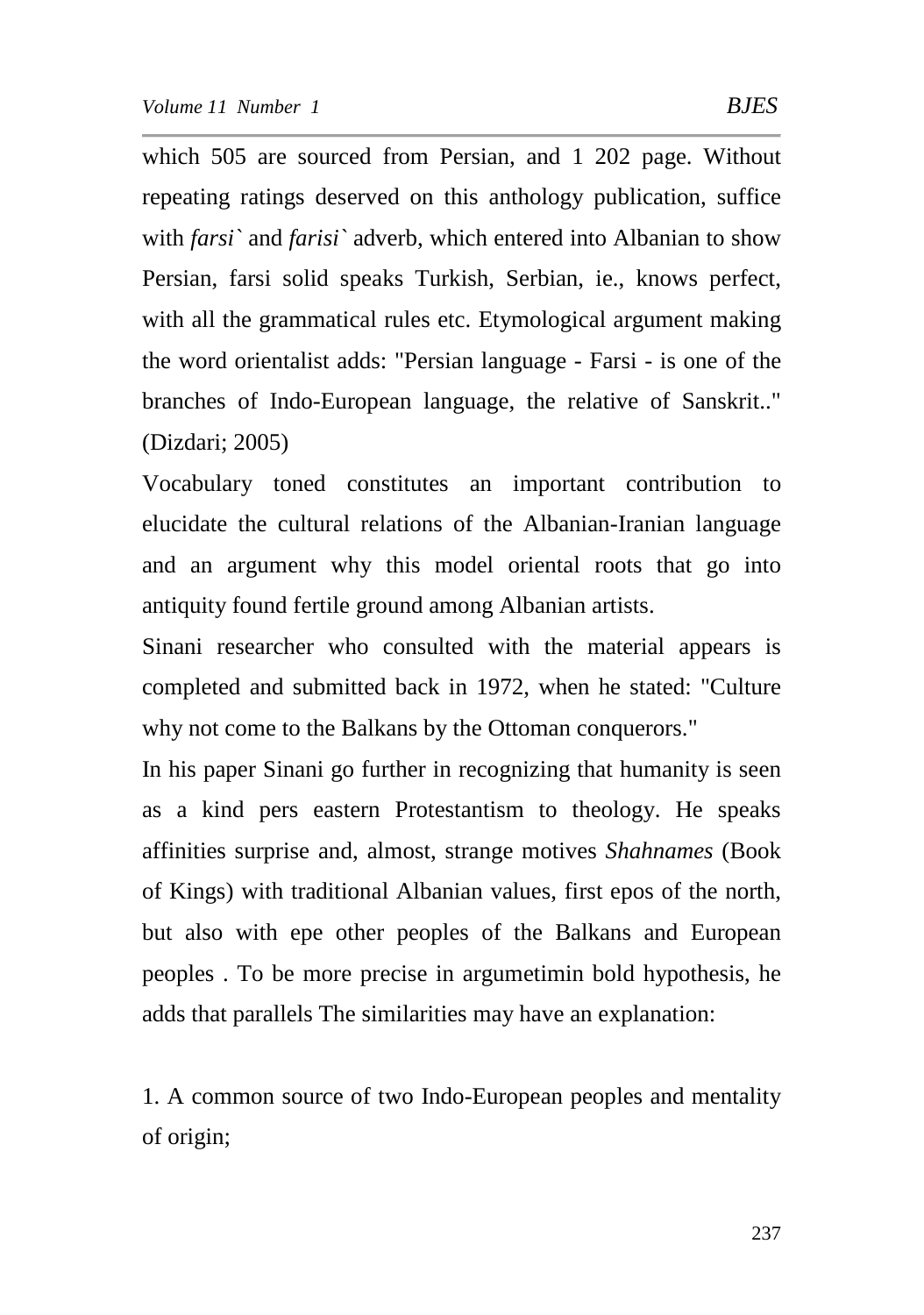2. From nomocracy overall development epopee in a certain degree of human mentality;

3. From the eastern motives pilgrimage to the European world and direct connection between the Albanian-Persian culture. (Sinani, 2006)

When subjected pragmatic poetics, he turned into teaching methods. The destruction of creative approach after World War II, which was converted into an ideology, had a terrible effect retroactively, and, what is worse, proactive:

Not only announced the expected canons creations, are excluded from the map values of tradition authors of works that can not enter into these canons.

Narrowing began in individual evaluation, but became totally dangerous for Albanian literature and culture, when generalizing to the level of systematization of values, to get the look of the history of literature. Methods are evolving cartoons, literature and tradition was admitted to Prokrustit bed (Hamiti; 2010).

Review of socialist realism, having for basic dominant "ideological perspective", the approval of the artistic value of our tradition, violent model implemented either / or instead of the model and / well. (Shehri, 2013) moving from one side only literature written in the Latin alphabet, in turn creativity 'Bejtexhinj' spirit 'Sufi', which must be interpreted by 'moral perspective'.

Gazmend Shpuza researcher adds the following argument: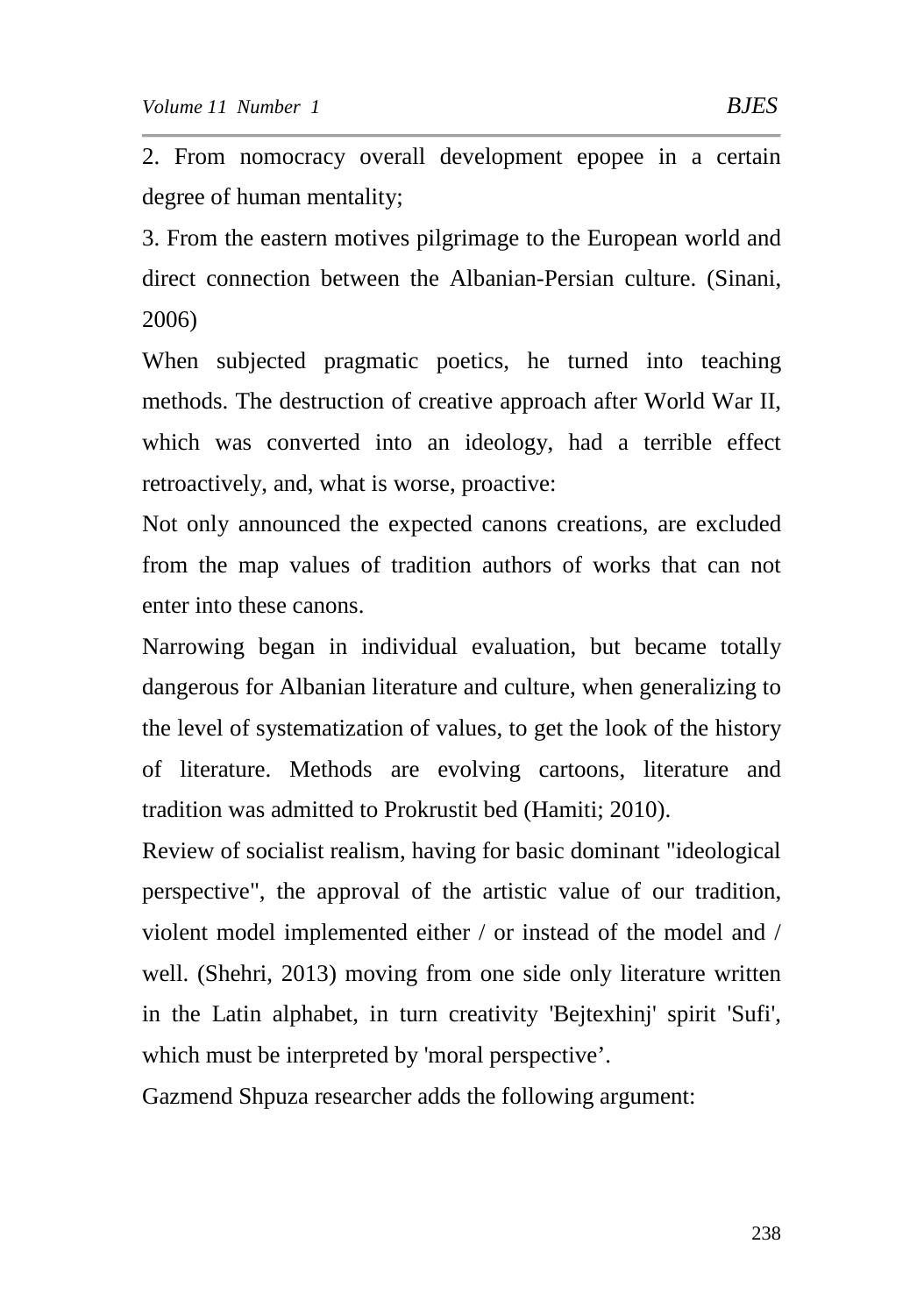Along with religious literature was abandoning the secular character manuscripts, philosophical, ethical and legal. Unlike Arabic and Turkish, Persian, who taught in the madrasas, was imposed as the language of culture and civilization means recognizing familiar and ancient Iranian, whose picture became poetry (Shpuza; 2004).

Interpretation would be satisfied if the determinant *Sufi* to clarify that the term *mystical Sufi* was used to the size of his philosophical rather than religious, because in principle tesavvufi (Sufism, Islamic Theosophy, Islam Esoteric etc.) Claims filing tradition ecumenical spirituality Muslim society. Creator that accepts Absolut Reality regards it as stripping heart of human relationships, abandonment of naturalistic ethics, leaving the exoteric qualities, withdrawals from a selfish egoistic efforts, capture powerful metaphysical qualities and disciplines of primordial wisdom - sophia perennis (Izet; 2004). If we accept the judgment of Gail Kligman, anthropologist excellent, who thinks that the tradition archives codified special symbols, this literature is codified between poetry as evidenced by Ervehe as the picture, the woman who leads him because only addresses only the heart and for the heart.

Albanian literature and poets soon filled three centuries, and yet still completely unpublished. The new tradition of this scientific discipline requires study 'and authors avoid ideologically. It is known by several terms as the bejtexhi alamiado or naming the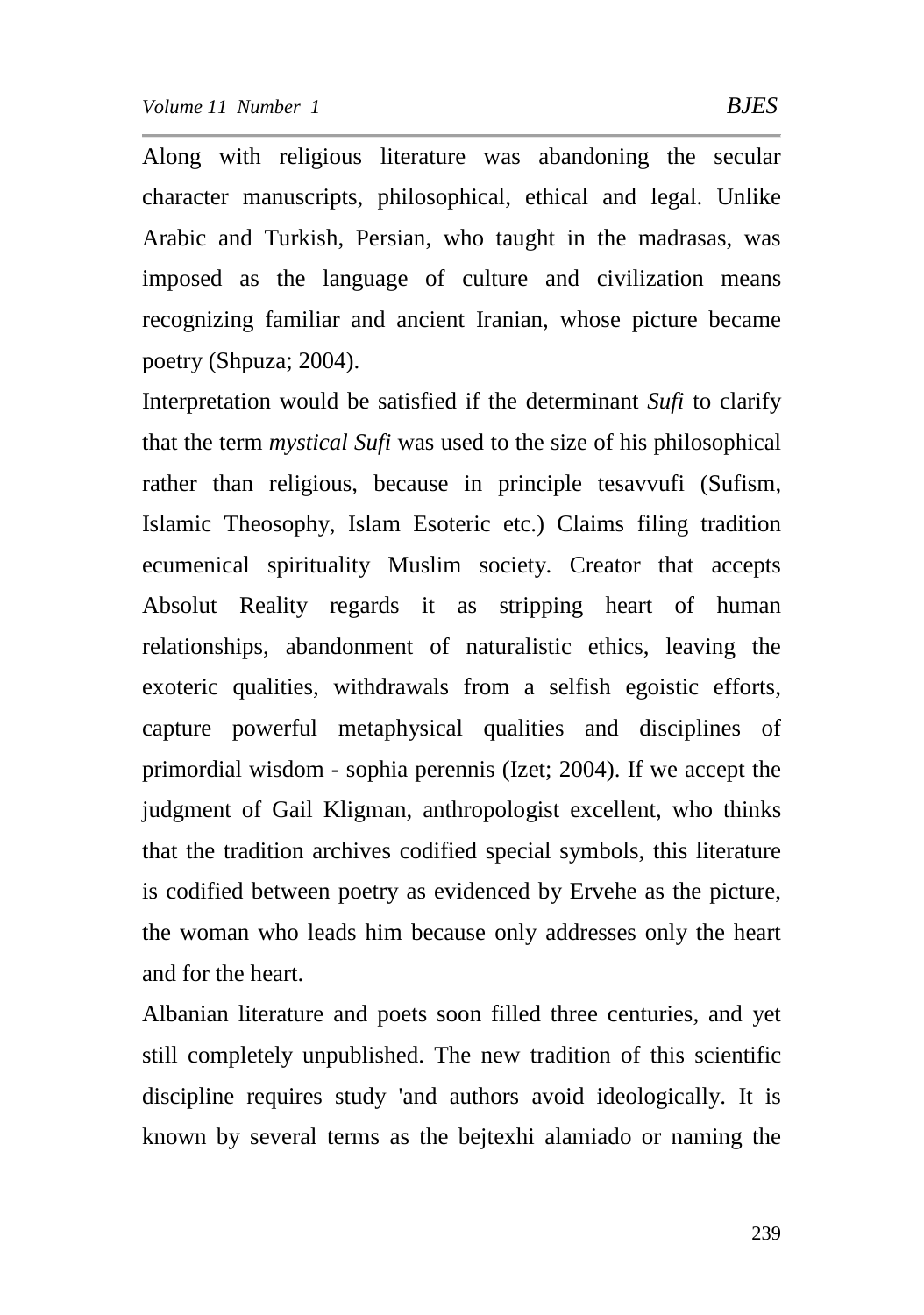latest arrivals made by Ali Xhiku *Eastern and Muslim poetry environments* (Xhiku; 2014). It literature starts with Albanian Divan of Nezim Berati that should be added to scarce cultural monuments.

Interest in her study was prompted by scholar Johann Georg von Hahn, who published several manuscripts poems of Nezim, which was heard in Elbasan, to work his major *Albanian Studies* (1854) and wakes up when published in Bucharest in 1888 *Erveheja* of Muhamet Çami by Jani Vreto.

Recently released a document published by Majer scholar with an assessment that immanent to Nezim conveys more uncertainty. He has given several time creative writers of the time, by advocating the values of our oral literature. Mentioned the Jul Variboba, Anton Santori and considers itself as a maker of patriot Girolamo de Rada, assesses high Nezim Berati: "The most important artistic poet born in Albania is genuinely Nezim Bey Përmeti."

Highlighting the powerful role that takes local communication between artistic creativity, he emphasizes the importance of being born in Albania Nezim, but makes his hometown Përmet, which we do not know where it is supported.

In the article *On Albanian language and literature* (Meyer; 1885) notes that little has been known of his poems, not arguing how 'managed to become an important and enjoyed great reputation among his compatriots'. Foreign reader was acquainted with the poetic works of Nezim Berati between eight poems published in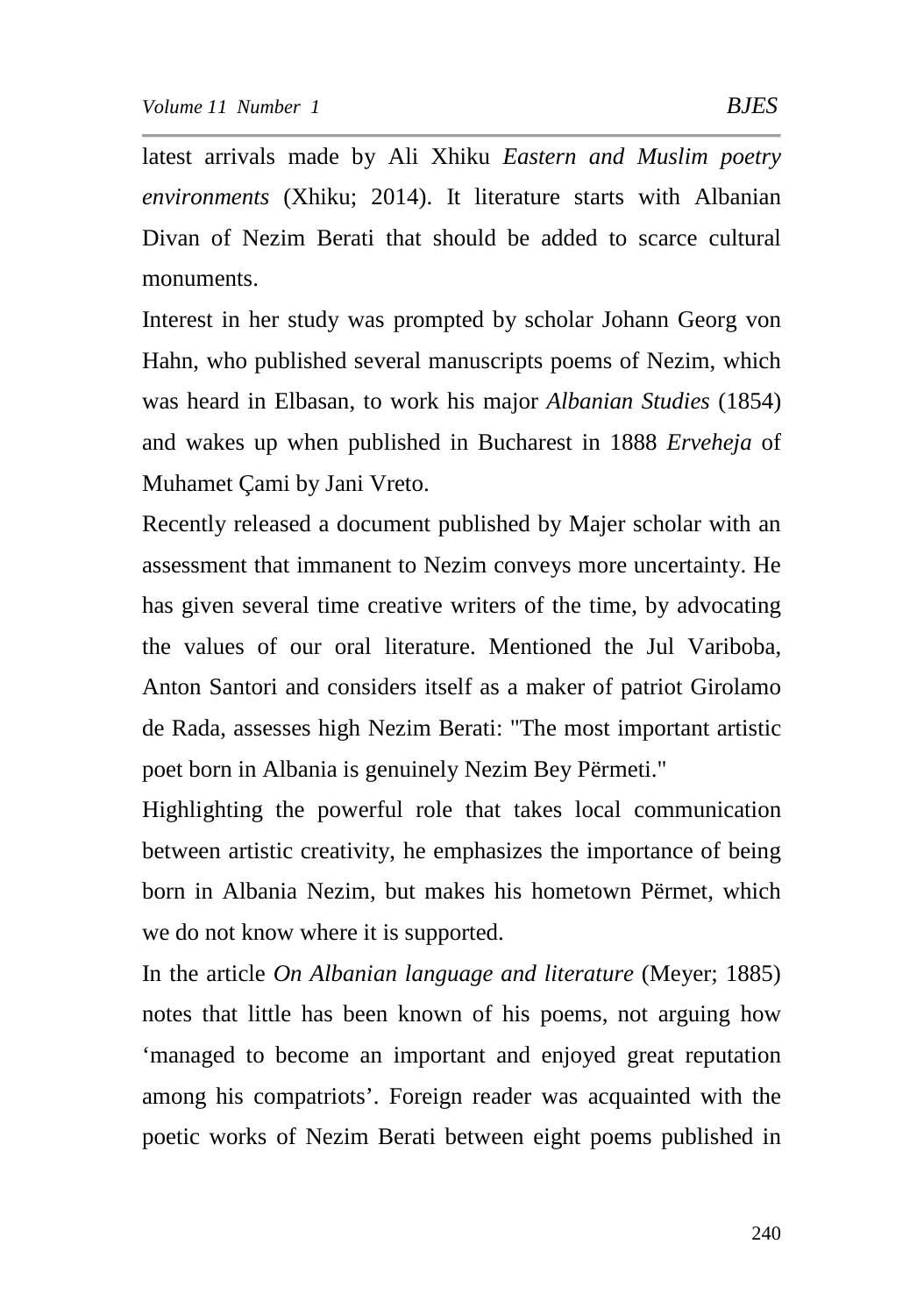1854 by Hahn, and reinforces writing Maier announcement, with some incorrect thoughts (Ombashi; 2016). Scientific interest awakened when Hafiz Ali Korca translated *The boxes of Umar Khayyam* (1930).

Not only to Latin letters, but before Albanians in 1924 or a century later, there are two alternatives: assimilation or integration. (Anton Papleka) linguistic regime, epigonizmi cultural, ethnic secession from humus (E. Koliqi) the first alternative help. If the soul had to add Albanian disaster in the twenty years that brought mourning after 40s, the picture appears darker.

Now that literature define as sign language, we must recognize that literature and poets, who began genre as a kind of poetic import, failed to become literature Albanian prove firmly supported on rooted ethnocultural, to settle deserved it Koliqi emphasizes in 'Albanian virtues constellation'. It helped to recognize themselves in the period after the tribe in our society:

"We need to know essence (essence) deeper tribe (race) to found the lines of the spiritual architecture that really beg an Albanian homeland ..." (Koliqi; 1960: 5-6)

We took literature of tesavvufi the form, genre or type, but gave latinitet. Nezim Frakulla is a top of our literature created in the Albanian modern history, starting with the match with the Ottoman Empire. It had its own different way from its history.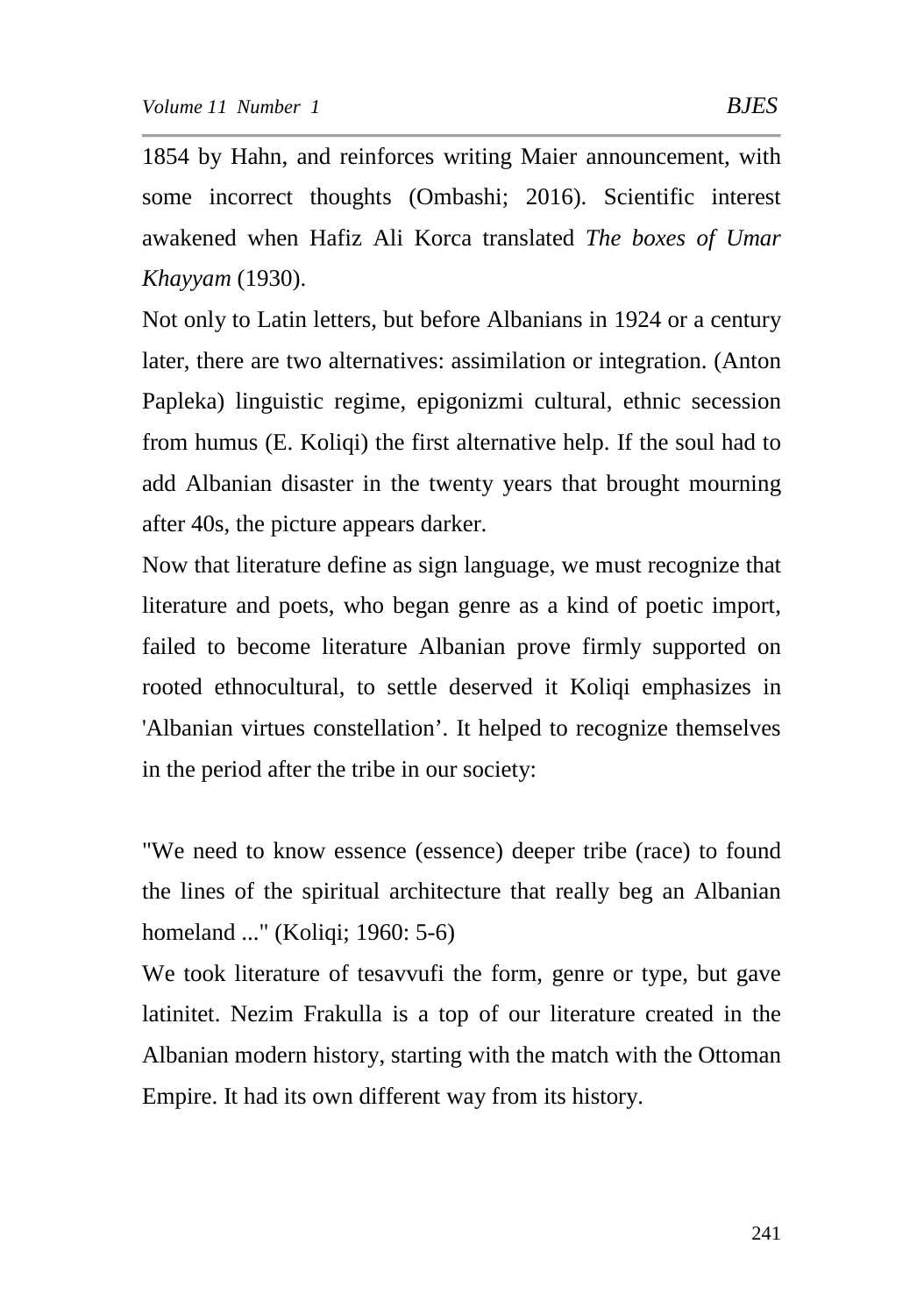He excites his verse. His pain is, so to speak, 'catharsis'. That, she fled from the inside-out. Therefore it is liberating. It 'hefty'. Always mediated by a higher consciousness. (Papagjoni, 2013) It should be noted that Nezim Berati was deist (Tieghem, 1969) and between sacrifices discontinued, not pine for a moment with the official Sunni Islam.

The tesavvuf (have labeled as Sufism, Islamic theosophy, esoteric Islam etc.) As the poetics of contemporary writing, served Albanian makers as possible, but the tradition of oriental literature gave models poetic genres and types. The premise of ancient ethnic Albanian poet helped educate school Ottoman prove as secular poet. It aroused great interest of the masses of the people of this literature helped this become popular literature in some major cities. It is actually proven its support of patron who had executive powers. The authors of literature poets had had social origin, but had the protection of the Albanian Beys and Agas. When did it happen that these powerful administrators were themselves writers, not only sympathetic, gave fruit quality support?

The poems were heard in Elbasan. Regarding the flourishing social, religious and educational city, Evliya Çelebi left proof that the mosque had forty-six, twenty masjids, madrasas, hafiz institutes and primary schools. Because in that city it had a large number of poets and literary life developed, Elbasani at the time called 'the house of poets'. The famous traveler has been some verses that were found listed in the entrances of apartment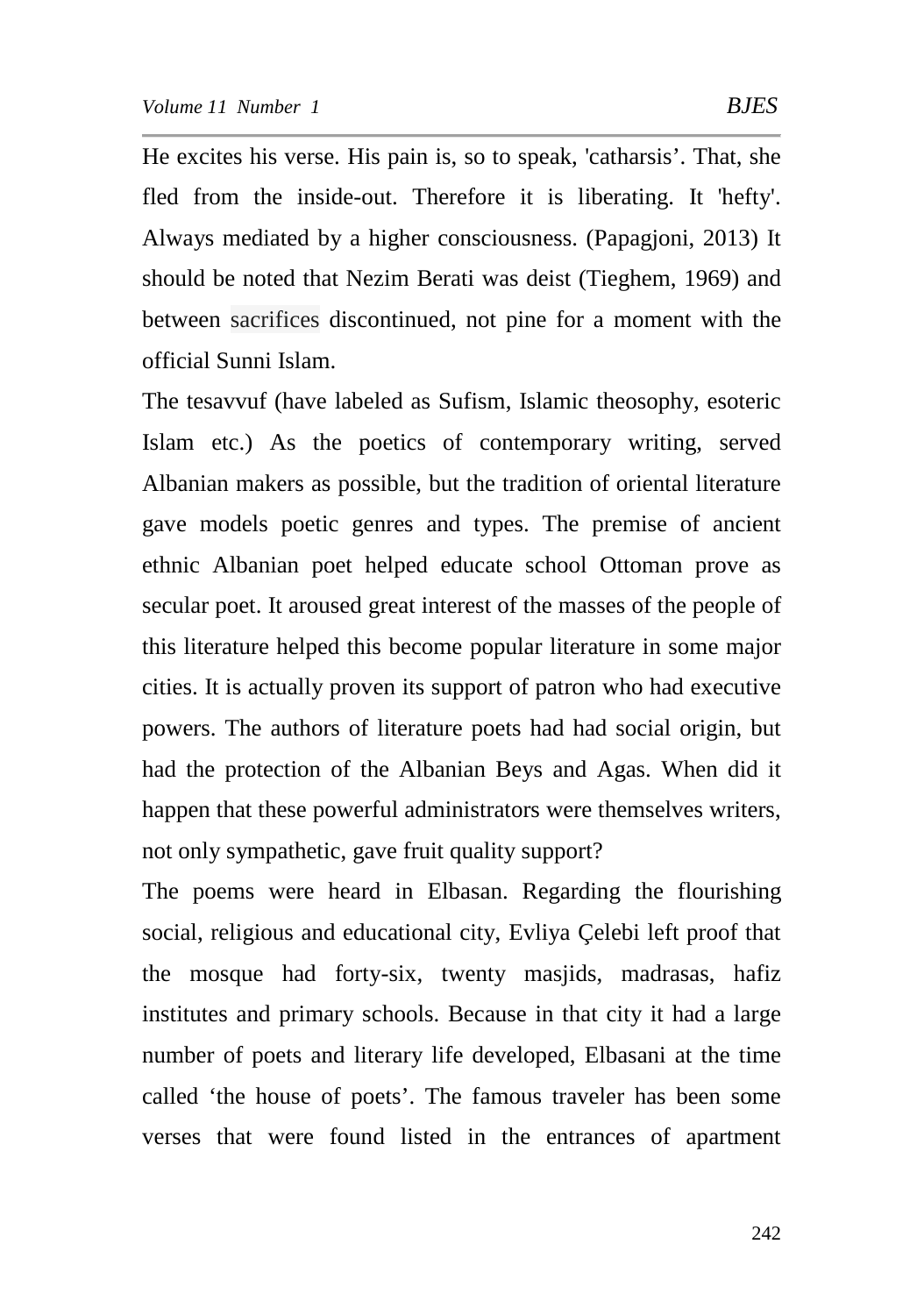buildings Albanian noblemen, which means that confirms the assertion of a kind mecenati among these generous.

The social, economic and political conditions of Albanians were almost identical to those of other peoples 'The patient Bosphorus' who were coming to. As compensation of reality that went straight drying galdimi sensitivity was called as a kind of relief, (Fraj, 1990), that which rises to the level of galdimit is beauty, as Blake said. This creativity was accompanied by two concepts: *catharsis* and *ecstasy*, as time artistic need.

Blake's poetry define themselves as 'allegory that addresses intellectual forces', while joy is simultaneously emotional explosion. Albanian in having external world appear three to: liability action or law; - liability thinking or fact; - liability feeling that is characteristic of all pleasure ... and the law soon escalated, as it was the fact and became more gloomy and how come the poorer feelings, imaginative world of creation took a special role:

But in the world of imagination, born a fourth force, which includes morality, beauty and truth that was never subject and rebels all their obligations.

Works of imagination presents us a vision, not personal greatness of the poet, but of something more impersonal and magnificent vision of a determined act of spiritual freedom, recreating human vision. (Fraj, 1990)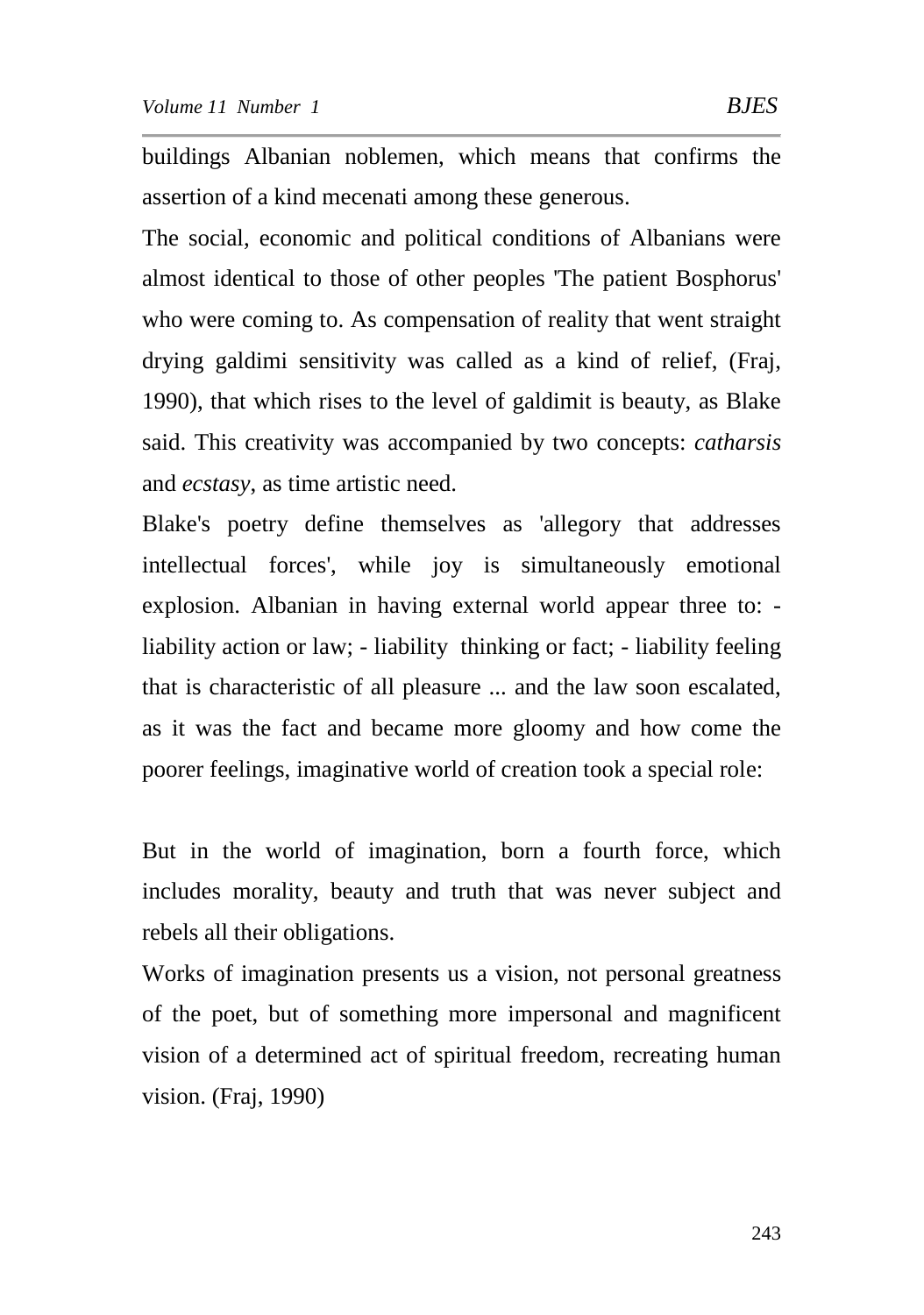### **2. POETS OF ALBANIAN LITERATURE**

Social conditions allowed the emergence, development and dissemination of this literature, which lasted about two centuries. It was conceived with dignity since the beginning Divan of Nezim Berati, (Hamiti, 2008) a family ancestor prominent Beys Vlora, walked in the second period with Muhammad Çami-Kyçyku (1784-1844) "the first poet who created poetry narrative, which is shaped as a precursor of the romantic narrative poem." Two of his works *Erveheja* and *The Yusuf and Zeliha*, now recognize a full edition. In his masterpiece *Erveheja* Kyçyku creates a work complete, that tested man to his moral triumph, and character of Erveheja is - by S. Hamiti, - "the first literary character in Albanian literature." This literature planted in childhood own and then fed poetic of Naim Frashëri, whom also has oriental influences.

Literature written in Arabic script also made Shkodrans name Mulla Hysen Dobraçi, Mulla Salih Pata. Mulla Hyseni excelled in the second half of the eighteenth century as a poet in the court of Bushatllinj. He is the author of satirical verses, two of which are dedicated to Kara Mahmud Pasha. This was undoubtedly contemporary poet to Kara Mahmud Pasha and the same is probably a Hysen efendi Shkodra, author of poetry dedicated to the Albanian resistance. Zef Jubani folklorist and writer (1818-1880), who published a chain of Dobrac in his book *Raccolta di canti popolari e rapsodie di poemi albanesi*, Trieste 1881 (rapsodish (Summary of Albanian folk songs and rhapsody), calls it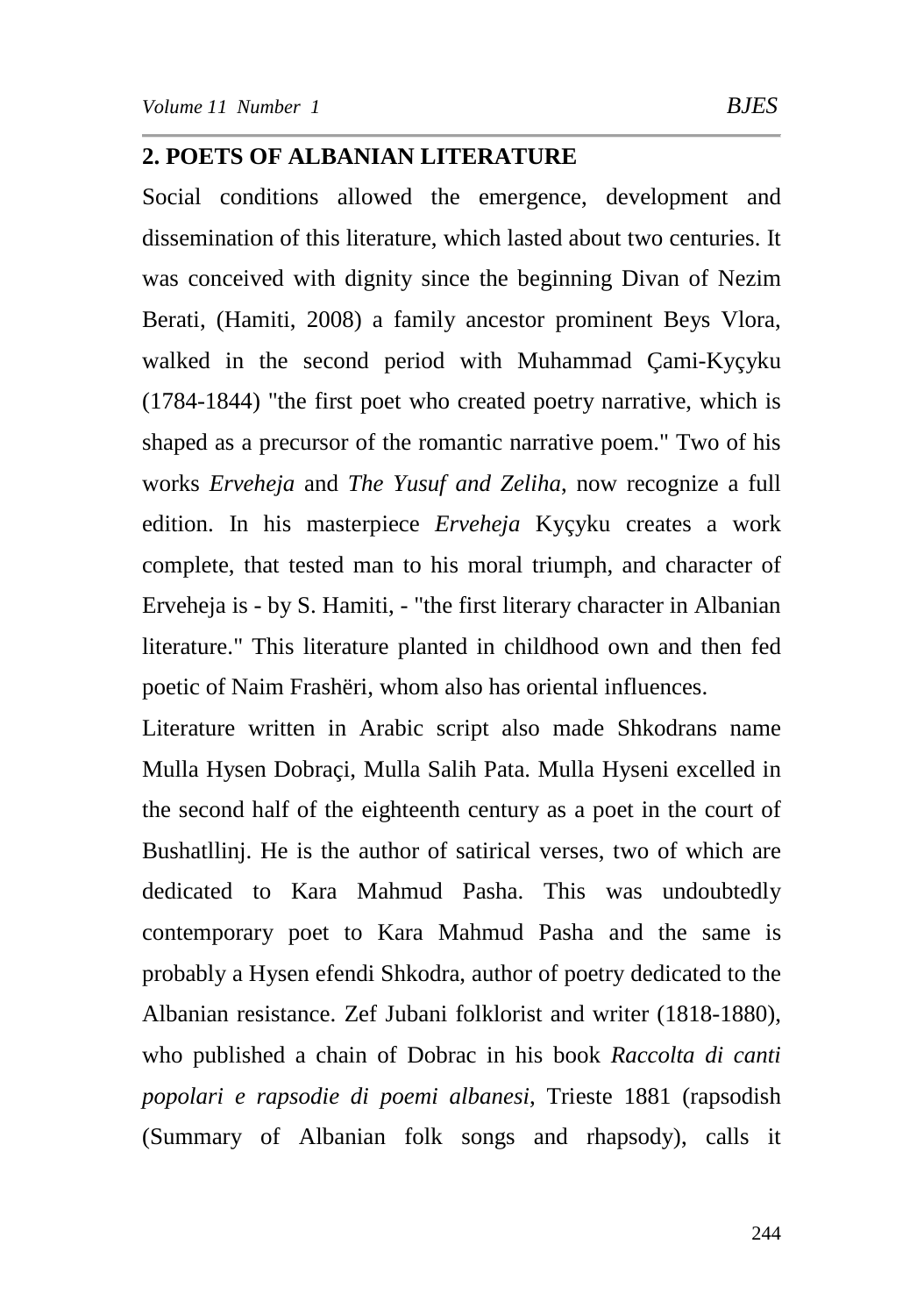"Albanian Anakreon". The well-known poem by Dobraçi sings Kara Mahmud Pasha battle against Turkish forces commanded by Ahmed Pasha Kurti in Berat, 1785.

Albanian poems have left and Suleiman Pasha Elbasani (Vërlaci), and poets like Dervish Saliu, Sheh Jonuzi, Sheh Mala e Baba Meleqi (Bulo; 1998). The *minor* number of founders is not limited. We highlight some of them, seeing in their features and depth of *diplomatic*: Ismail Pasha Velabishti, Sanjak of Berati. Muslim cultural center thriving of Berati have information on some Nezim Berati contemporaries, among them Ismail Pasha Velabishti from Berat, mecen (patron) of Nezim, who was killed on August 3, 1764 in Vlora. From him we have a verse poem while he was commander of the castle in Lepanto, of expressing longing for the homeland.

Kara Mahmut Pasha Bushati (killed in 1796), Pasha of ejaleti Shkodra, which included containers of Montenegro, according to a project agreement with the queen Catherine II of Russia, pledged to take under his rule Albania and Macedonia to Bitola and Thessaloniki, paving the way for Russian troops to take Istanbul. Mahmut Pasha organized in his mansions poetry recitations, which lacked not mock, irony to satire. Here's how it portrayed the big heads stuck the gun:

> *They are twisted mustache, walking stroke on stroke, after they put the guns back, they are wrapped in fabric.*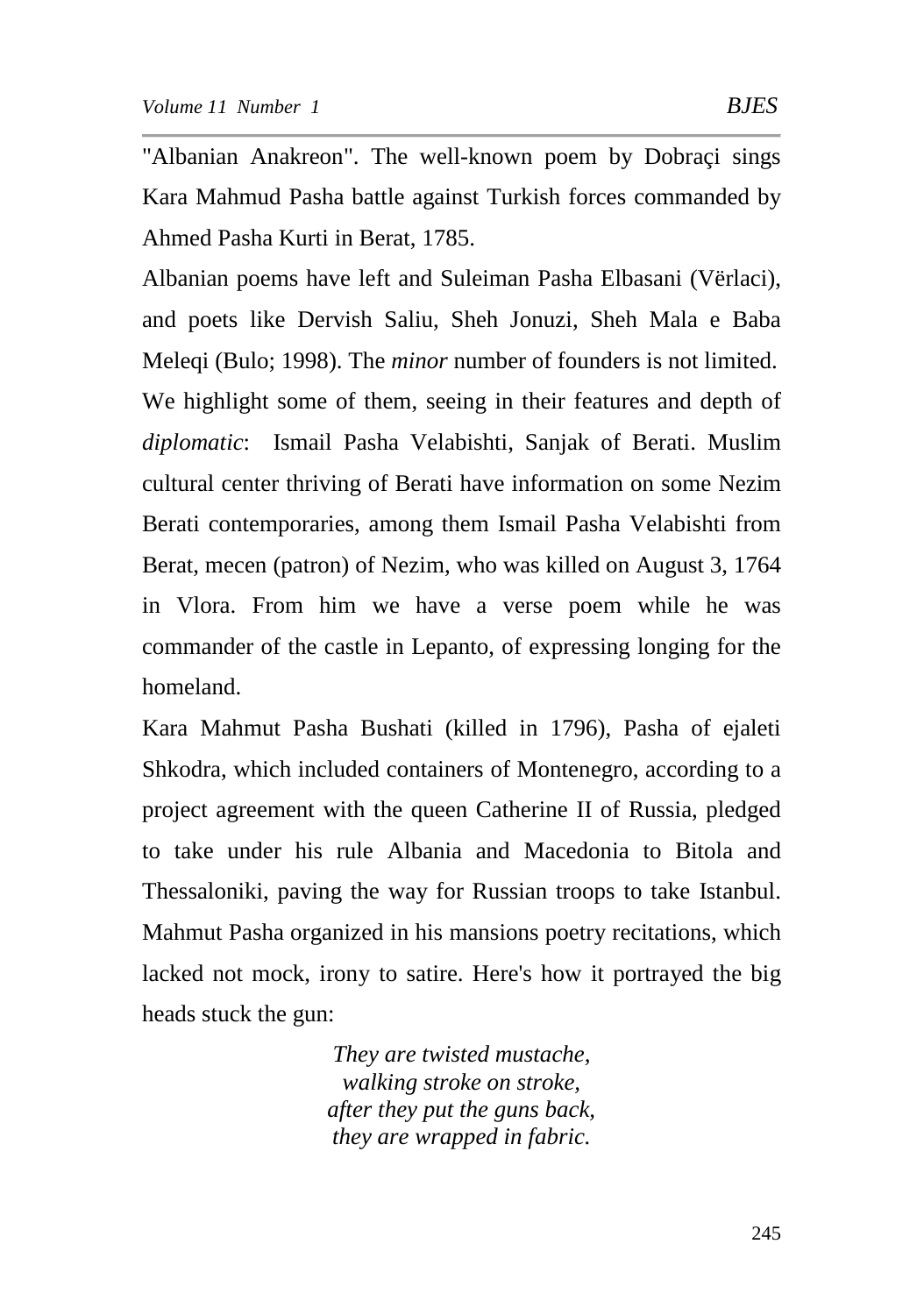or a portrait of Kadi:

*I know no other profession, I already know the verses, There will never be one kadi I do not know whom to banter.*

Ethem Bey, the son of Molla Bey of Petrela, great-grandson of the founder of Tirana, which began construction of the mosque in 1794, but that ended in 1821 his son Ethem Bey, *myltezim* for nahiye to Tirana, which, after completion of the mosque that bears his name, he built the Clock Tower (1822) and a madrasah bookstore nearby simultaneously with. 35 meters high tower, which until 1970 was the tallest building of the capital, originally had a bell brought from Venice, which fell for every hour. Dome located on top gives it type architecture San Marco, giving the name that keeps today (the inscription is on the northern gate of the porch). Ethem Bey left a divan in Turkish, but where many Persian words used, indicating that there are well known oriental language poetry.

Mustafa Pasha Bushati (with setting Reshiti - Sheriff) or Shkodrali left a divan in the Turkish language, including 6-7 in Persian poetry. He, as the pasha's last dynasty Bushatllinj continued disbursement of poetry care alamiado in Shkodra. Scutari ruled from 1810-1831, being out of longer term 5 Bushatllinj that,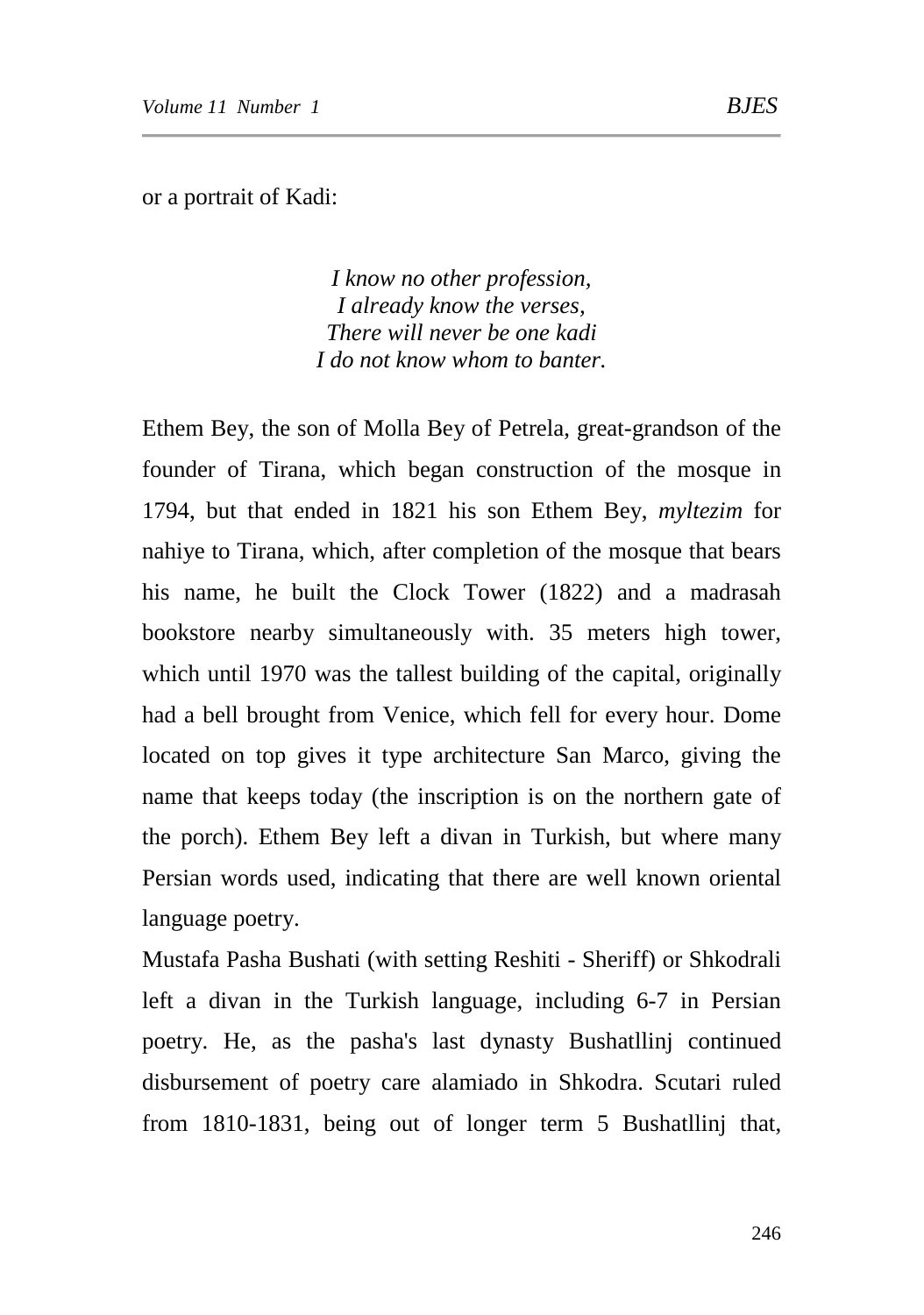together, they ruled this vilajet for 73 years: Mehmed Pasha Elder, who built the Mosque Lead in 1773/1774, inspired by the great mosque by Sultan of Istanbul. Mosque, says Machiel Kiel, was built to impress her visitor and to show the power of Vezirs Bushatli; Mustafa Qorri (son); Kara Mahmud Bushati (son died 1796); Ibrahim Pasha Bushati (son). Mustafa Pasha Bushati son of Kara Mahmud Pasha and grandson Mustafa Pasha Bushati, to invoke the Mustafa II. He took over from his uncle, Ibrahim Pasha Bushati, in 1810 (only 17 years), and in 1812 become vizier. Different historiography call with the demonym Shkodrali but also entitle Reshit or Sheriff. E delivers power in 1831. After 15 years, 1846, appointed pasha of ejaleti Ankara until 1853, for 7 years. In 1853 we find the ejaleti pasha of Herzegovina, to close life as wali of Medina, where death ruled until 1860.

Even Ali Pasha Tepelena can not be excluded from this trend. Allegedly he demanded too much, until he came to meet the poet from Starja of Kolonja, including sanjaks Korca, Hasan Zyko Kamberi, who liked to ride without end. I forgave the poet and real estate, although he was not poor. Aslan Bey Puçe poet (1807- 1830) was the son of Ago Myhyrdari, secretary of Ali Pasha Tepelena. He was killed twenty-three-year-old massacre of Monastir, on August 30, 1830, together with other leaders of the Albanian and nothing has yet been found of his creations.

Researchers think that the Albanian Islamic literature begins with Hasan Zyko, who left the manuscript of a Mevludi and some ilahi.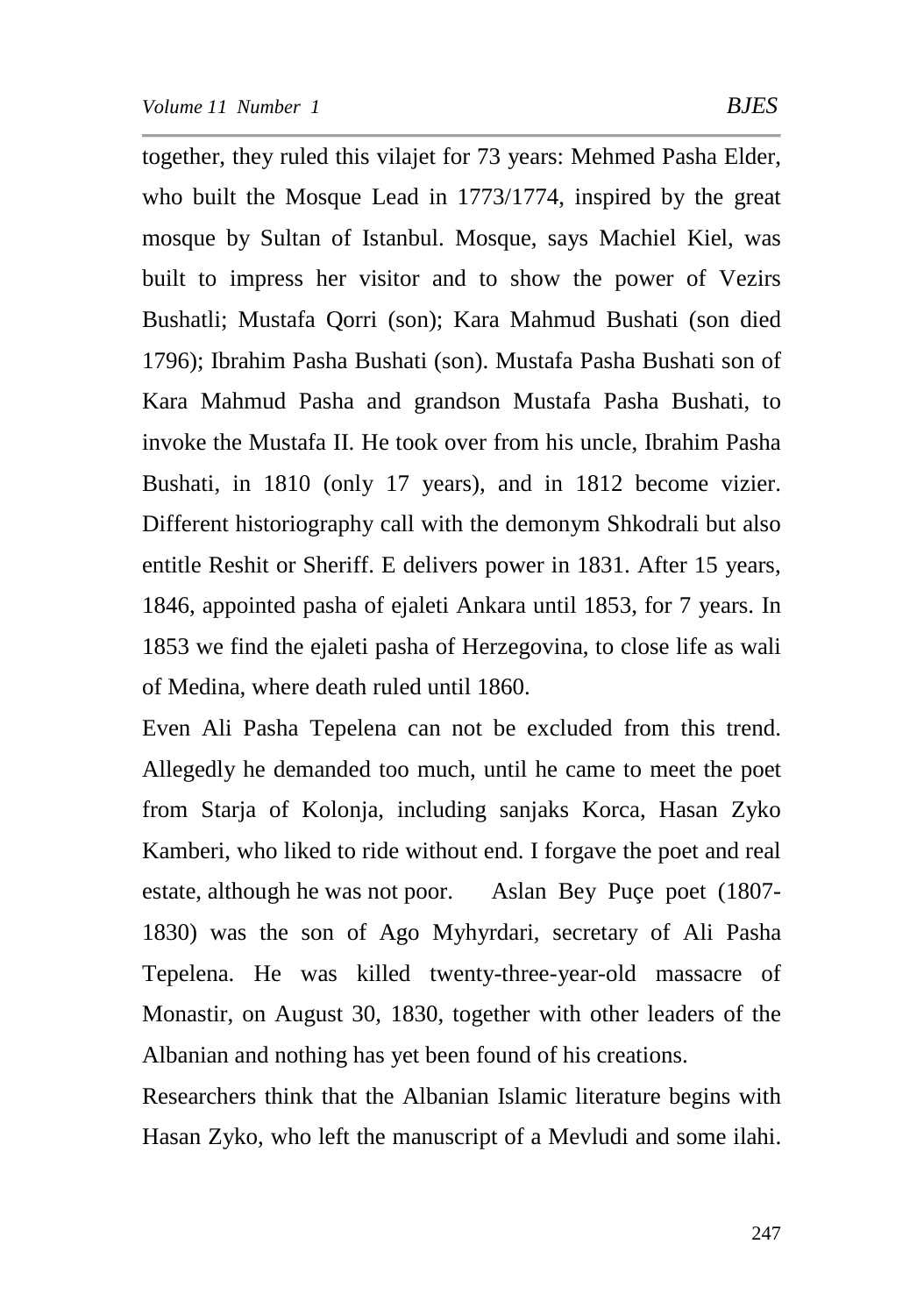In the trenches followed by Sheh Suleiman Teman, Sheh Ahmet Elbasani, Haxhi Ethem Bey Tirana, Ismail Floqi by Korca, who translated in Albanian language a Mevlud, Abdulla Konispoli, who wrote a Mevlud, but also translated two Islamic scriptures, Tahir Gjakova that left a poem in dialect Gjakova etc.

This literature takes off in sarajes and tekkes Bektashi, dominated epics *Hadikaja* of Dalip Frasheri (1842) and *Myhtarname* by Shahin Frashëri (1868), relatives and teachers of Naim and Sami Frashëri. Professor Shpuza for this type of cultural production brings its own suggestion:

Moreover, not only literature secular, non-religious character, cultivated in our country at that time in Oriental languages, but also theological literature as cultural production of that era, they must be exposed and studied from a scientific standpoin (Shpuza; 2004).

A literary tradition in the Orient is that the dictionaries in verse. The first such dictionary Albanian - Turkish, was written by Nezim Frakulla. In 1835, Shemimi Shkodra or Shemimiu from Shkodra completed a dictionary Albanian - Turkish about 1 000 entries entitled *Nytkë* (Chirp). According to the author, it was designed to serve the needs of Turkish soldiers in Albania and the Albanians did not know Turkish. Albanian dialect is that Gege, the mouths of Shkodra, mixed with elements from the mouths of Berat, Tosk dialect, a fact that makes us presume that the author lived in Berat for some time. This interest in lexicography follows in the tradition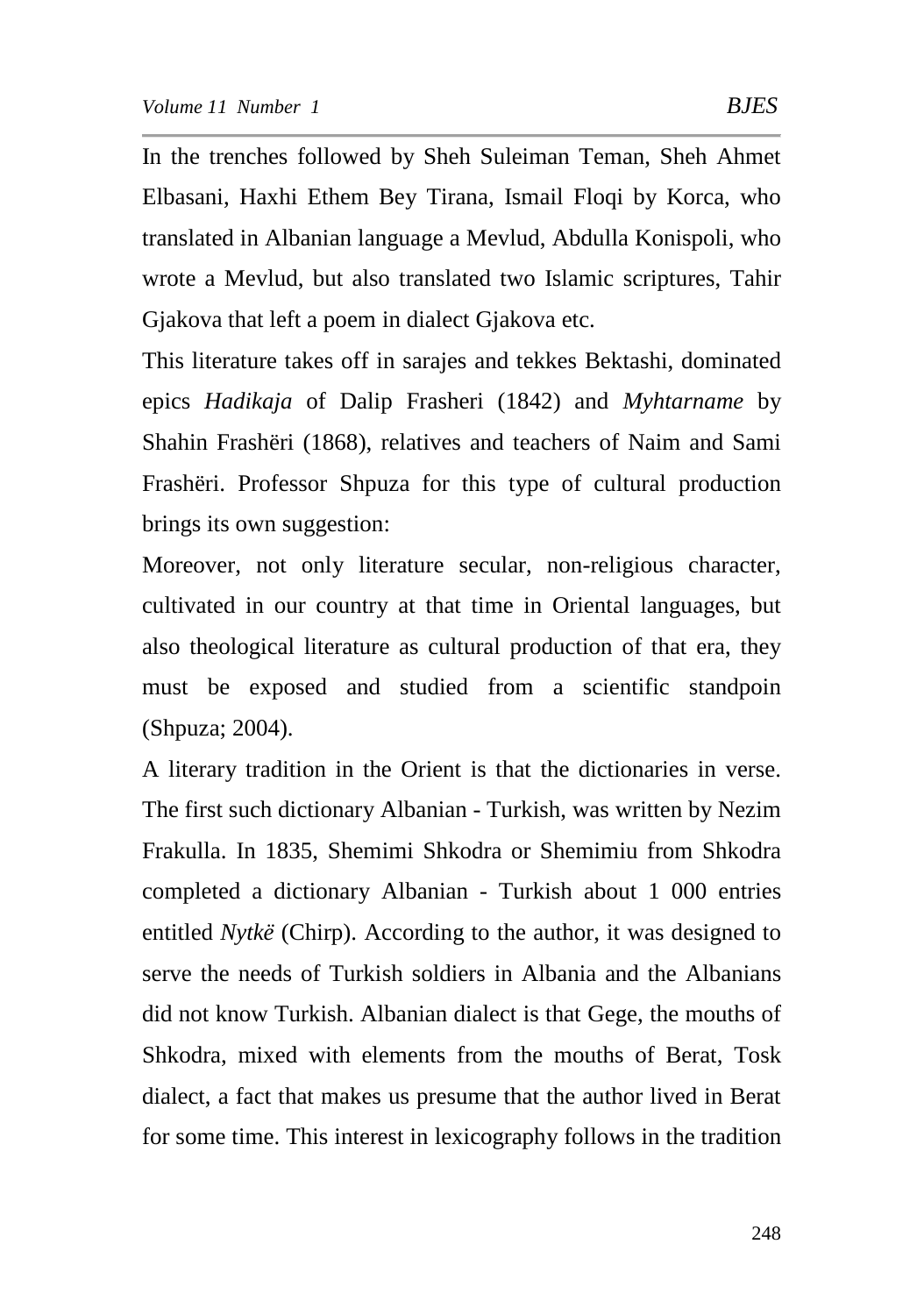of the eighteenth century Myslim Hoxha from the village of Levan Fier, who was the author of adaptation in Albanian *Tyfhe-i Shahidi* (Gift of Shahidiu), a dictionary Persian-Turkish drafted in 1514 by Ibrahim Shahidi Dede, from Mughla Mevlevi dervish, who died in 1550. It contained several thousand items. Latin texts in Arabic script in prose have been extremely rare. Such work, dated 1840, is a religious translation from Arabic by Mehmet Iljaz Korca. This work is a manuscript originally from Sanjak of Korca and was discovered in 1953, preserved in the Central State Archive in Tirana.

We should add here a primer of Shkodran Daut Boriçi, published in Istanbul in 1861, and Turkish-English dictionaries and English-Turkish by Hafiz Ali Ulqinaku (1897).

After 'anacreontic century', in the early nineteenth century, the first of this literature that followed, the sound themes religious and moral-religious, because the eagle manages to enter in saraje, masjids and mosques, marking the beginning of an Islamic literature Albanian Bektashi and literature. It included four vilayets that inhabited mainly by Albanians.

In cities and tekkes Kosovo, Montenegro and Macedonia this literature, for obvious reasons, it appears a century later.

The oldest works of this literature in these areas is *Vehbije* (gift, the gift of God), was written by Tahir Efendi Boshnjaku from Gjakova. The work is written in prose and in verse, as is tradition in Oriental literature. Just as it is common in Oriental literature,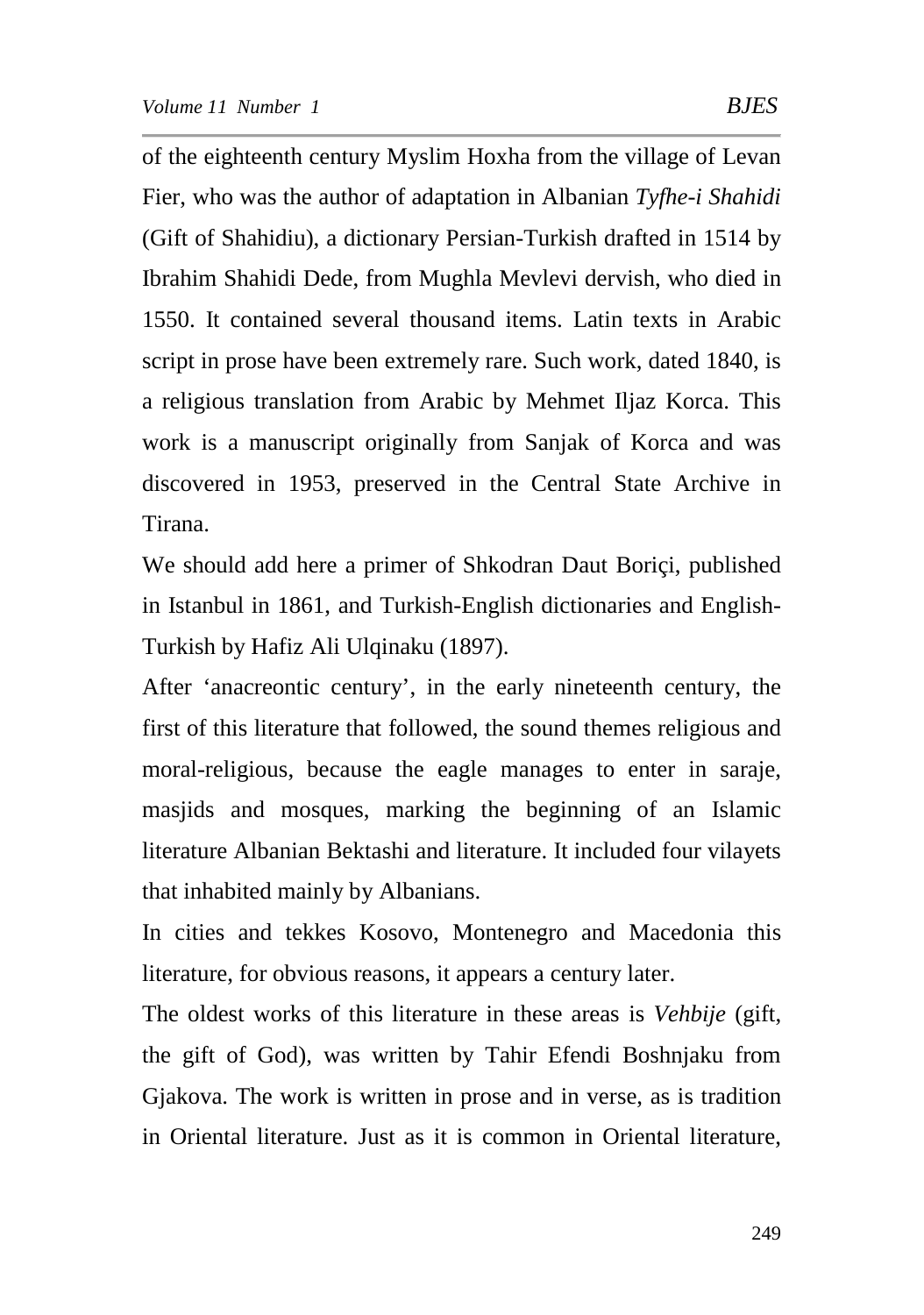this offense with 332 verses begins with prayer to muse in the verses (eight total dietary), follows the true text, he first metrical then in prose. This is religious-didactic work with many *hadiths* (sayings of Prophet Muhammad), teachings, moral maxims, proverbs and sayings Albanian, and Turkish proverbs translated into Albanian. Sometimes prose serves as commentary arrays. All creation, in addition to sixteen verses of prayer contains four hundred verses, add and twelve verses that the author calls *Bajramija,* who dealing with the feast of Eid.

In 1907 Ismail Haji Tahir Gjakova, perhaps the son of Tahir, has transcribed this work in English writing and published in Sofia. Transcription is weak, so the researchers were left to rely on the original manuscript. Based on Idriz Ajeti he wrote his thesis on the dialect of Gjakova.

Literary-aesthetic value of this work is not great. The disadvantage is also created by the string, which appears clumsy and does not convey impressions. Work should be studied as a linguistic document and model the impact of oriental literature in our literature.

### **3. THE AUTHORS MOST PROMINENT POETS**

Scientific interest for literature began after World War I, but serious research and scientific study will begin after World War II. For many reasons (should emerge other works of other poets as well as those already known) studies not widened. And when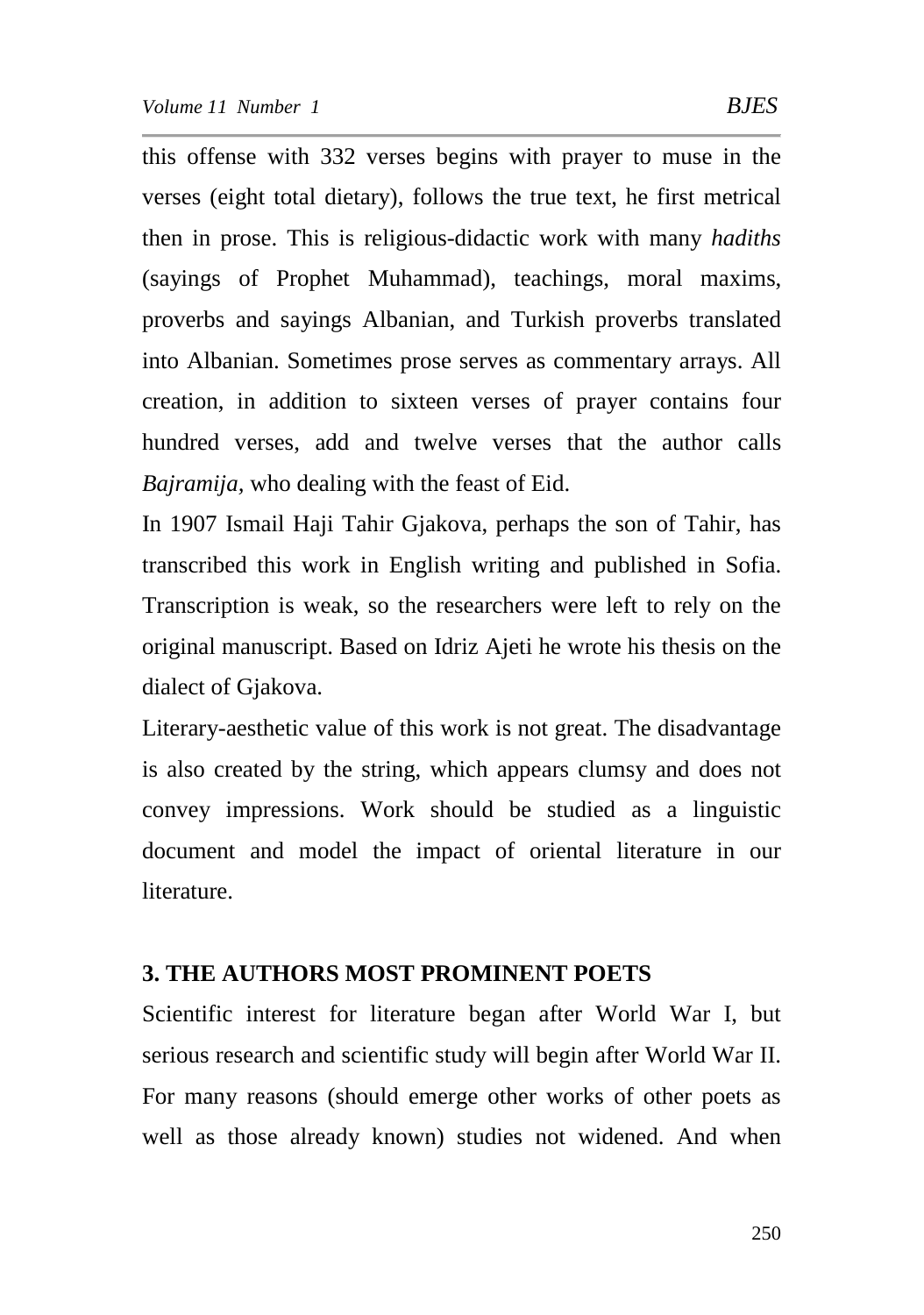communication is lacking, especially the direct, prejudices added. The poetry of poets connected with time, the occupation, the occupier of the fact that it has its own special laws. With that being institutionally worked hard and intensively to this period of literature seen in black and white only, the aim is to explore the surface in many cases even denied the art of this period occurred.

Since 2008 we have published work *Nezim Frakulla and his Albanian Divan* by A. Hamiti. They expected to be released soon complete works of Hasan Zyko Kamberi. This study therefore be a cornerstone in the building of comparative studies on Latin literature that moves in time about a century conception of literature.

What were the historical and social conditions that supported literature written in Arabic script?

XVIII century brought numerous developments in that part of the Ottoman Empire which spoke mostly Albanian. The fall of imperial glory, economic and administrative power still patchy different in its separate parts. Apparently, these reasons made lindtte in Istanbul thought that the radical reforms needed to enter or accept the opposite of glory. The situation created in the country side environments multinational had and its antithesis. The weakening of the center allowed the strengthening of local administration officials who mainly was from that region. Interest but taking care of them helped and economic development, which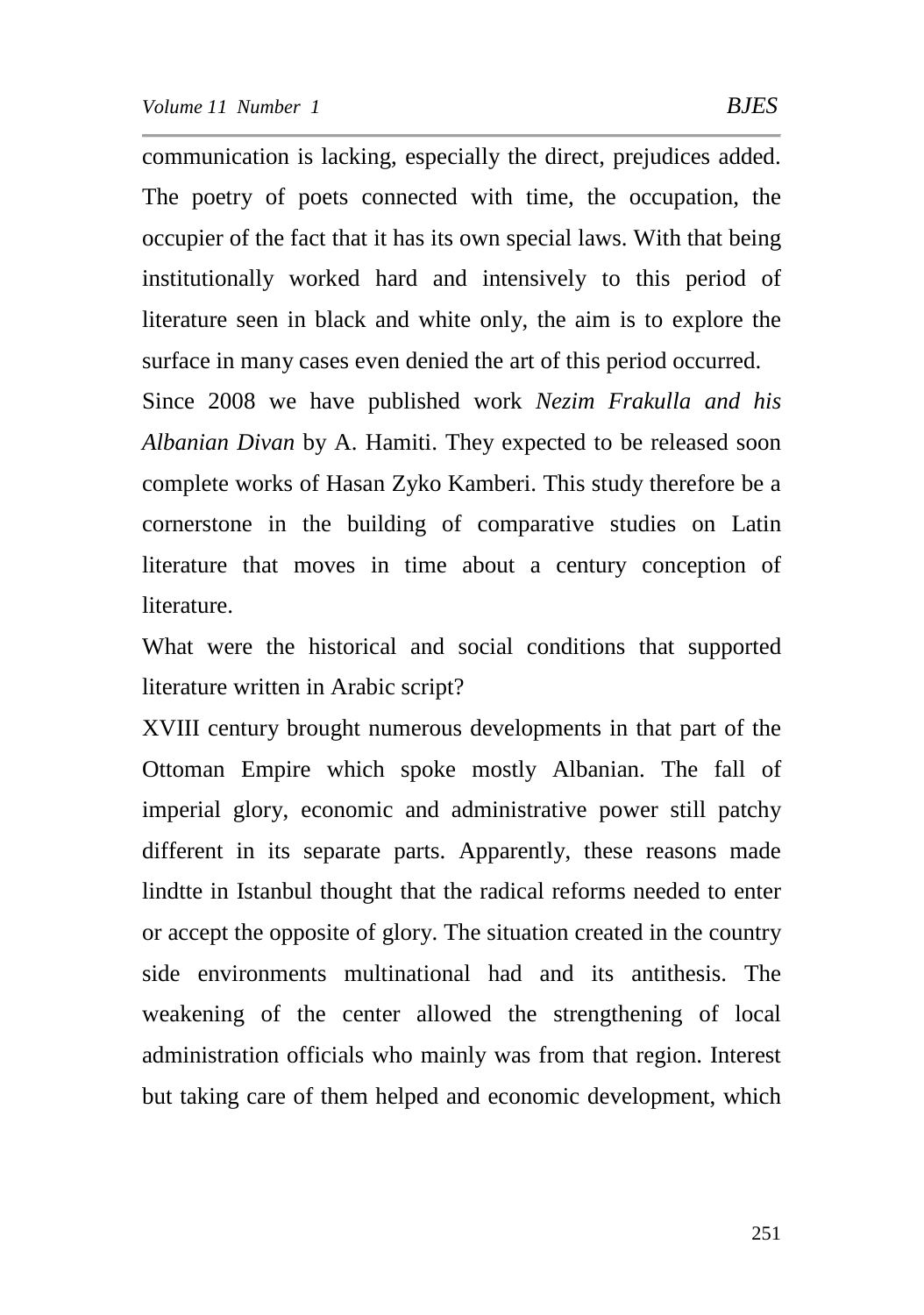was followed by cultural and artistic development of peripheral areas of the Ottoman Empire.

Being a small nation, the conditions have influenced the Albanian communications with the center of the Ottoman Empire, and not only with him, were the following, frequent and efficient. The first decades of the eighteenth century provide documentary details the economic development, the growth of major cities and the awakening of a new poetry being lindtte in these lands. Cultural communication echoes the earlier launch was accompanied by a literary and artistic movement, which resulted in remarkable works of art.

"These recent works are the product of what we might call" the golden century of Islamic culture in Albania. The term 'Gold' is used for growth and Albanian literature written in the alphabet Ottoman and Islamic purposes. This time is 'Gold' and in terms of the development of architecture" (Kiel; 2012).

During the XVIII century hastened the development of Albanian towns that become important centers of culture. Studied in numerous madrassas religious disciplines, some general education subjects human and Arabic as the language of religion. Classes are held in Turkish as the language of administration, without ever becoming 'lingua franca', but also taught Persian as the language of literature. So add circle formed of wise men, which constitute the religious chiefs, feudal aristocracy, civil, military and various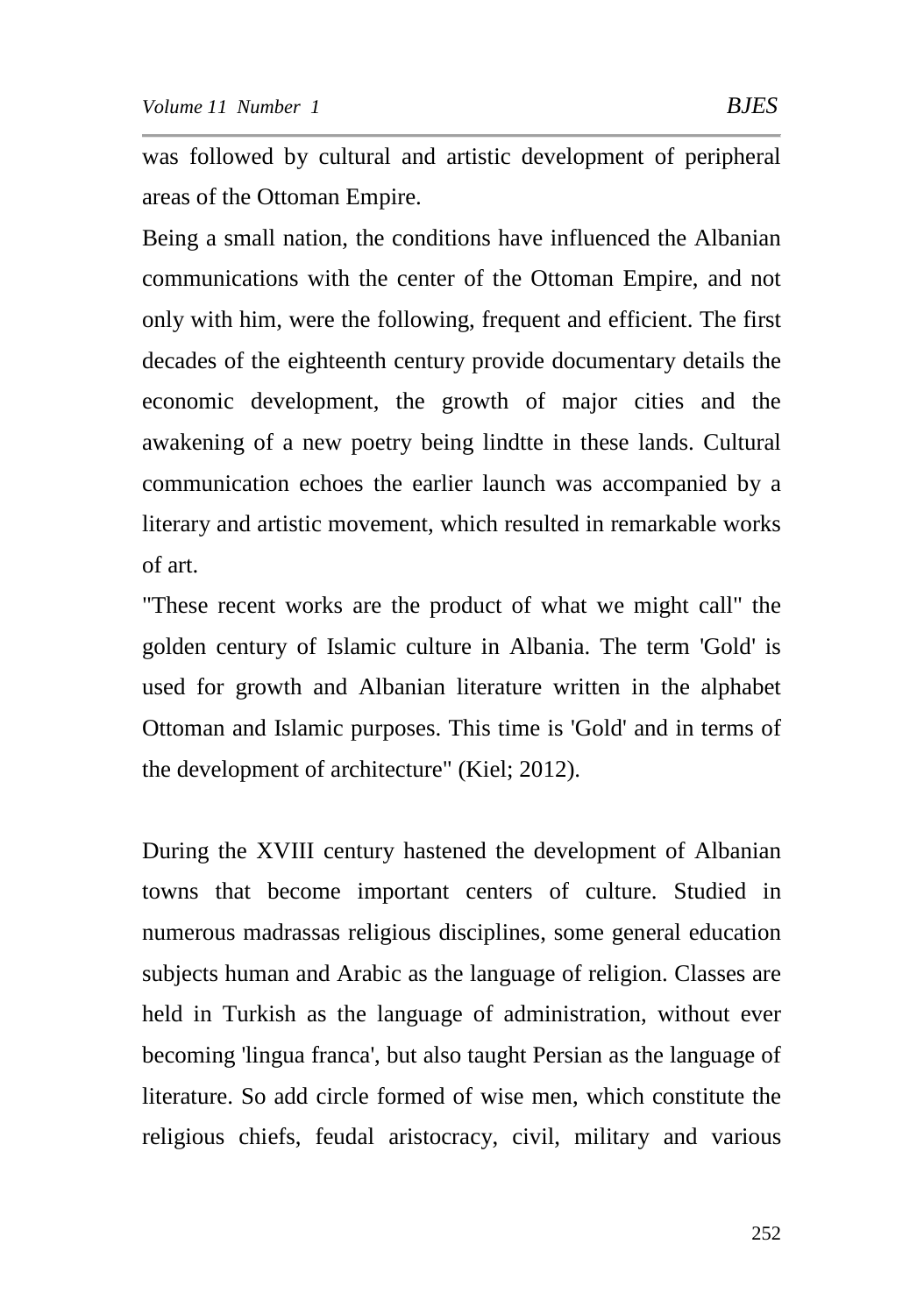craftsmens. They read works in Arabic, Persian and Turkish. Naturally, in such circles show the people, educated in those towns themselves or to Istanbul, who begin to write their works in Oriental languages and then in English. The number of locals who knew Arabic, Persian and Turkish was small, so the number of its readers has been so, especially in the countryside, where most of the population lived at the time. The largest was the number of participants in the literature, that being in the Albanian language, starts to become massive. On the other hand, the number of those who have completed lower schools, especially the religious ones, and they knew Arabic script, but not oriental languages, has been quite large. These arguments lead to the justification of why some writers who have previously written in Turkish, begin to write in Albanian language, the language of the majority of the population, among whom were able to find the number of readers or listeners them. In this condition appears in Albanian literature written in Arabic script, science known as alamiado literature.

Causes are the earliest. In XVII century witnessed notable activity of Islamic cultural centers, the nucleus of which were blown mektepe sëbjan, idadije, rushtije and madrasas. Continuing effort to become state schools to reform.

According to Evliya Çelebi, outstanding traveler, the city of Bitola, from among the XVII century was an important urban center with 21 wards, 3.000 houses, 900 shops, 70 mosques and masjids and 1 great shopping. Until 1835 the city of Bitola performed the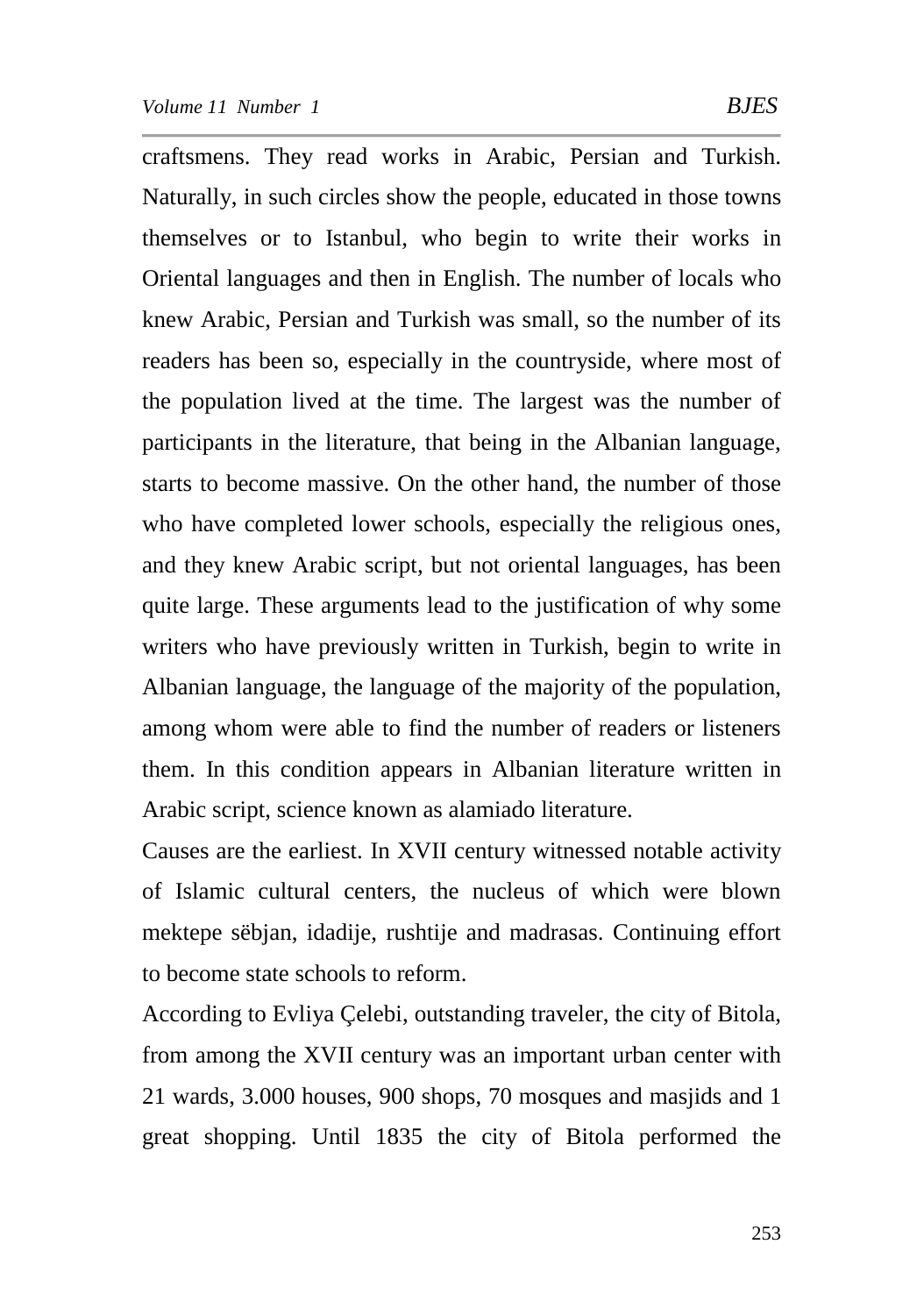function of the capital of the Vilayet of Rumelia, and after 1864 the city became the center of Vilayet outlining 5 sancaks (Bello; 2014).

Statistical Yearbook (Salnames) ottoman provides data on the demographic structure of the Sanjak. Approximately half of its population were Muslim residents because most of whom were Christians, including the Egyptian people and the Jewish community. The city of Bitola, Vilayet center, Sanjak and kaza, according to data from 1875, there were 45 mosques, 15 masjids, 2 churches and 2 synagogues. In a report about such was the structure of buildings of worship at kazaje, and Vilayet Sanjak.

When Korca kettle hanging from Sanjak of Ohrid, it emerges Voskopoja city. This important center of economic, cultural and educational institutions began to weaken after the economic downturn and administrative Ohrid. At Voskopoja were written in a small dictionary Greek-Aromanian-Albanian from Teodor Kavaljoti (1770) and a manual talks in four languages: Greek-Aromanian-Bulgarian-English by Danil Haxhiu (1802). At Zef Pllumi headline 'Voskopoja phenomenon' which became the center of Albanian enlightenment. Remote mountains of Vithkuq had originated the "great ... Albanian Naum Vithkuqari (Veqilharxhi) became the man who played the trumpet and conductor only awakening the national consciousness at that time." After the termination of the Academy of Voskopoja, a part of its inhabitants moved to Korca, who gave an outstanding contribution to the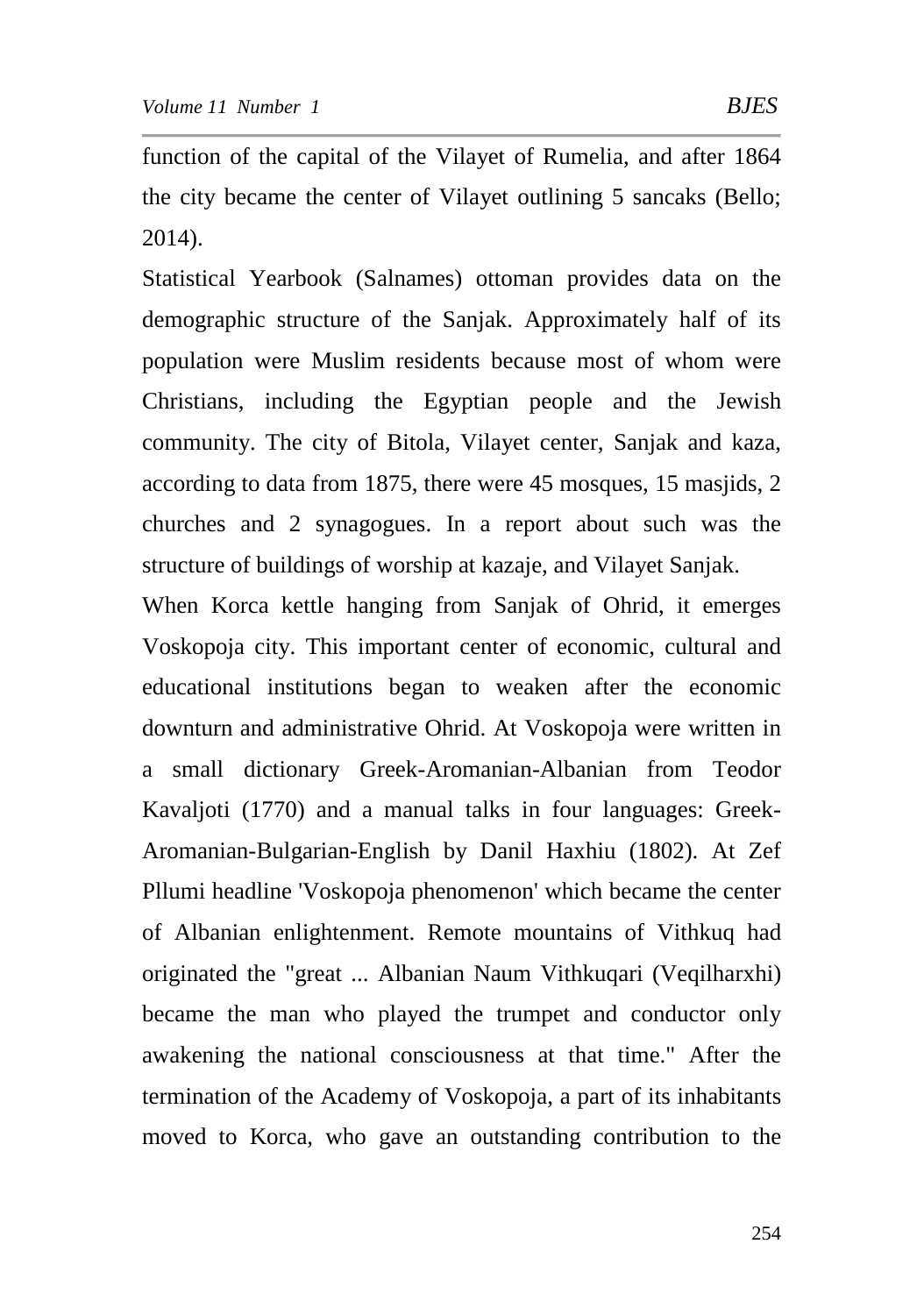preservation of the identity of the Albanian language and writing in Arabic script, whose origins go earlier.

It was built in 1496 in the village Piskopije by Iljaz Bey Mirahori a mosque, a imarat (center charity) and a *muallimhane* (elementary school). Complex was added after a madrasah, two baths and a masjid. It is the birthplace of Koci Bey, nicknamed 'Ottoman Montesquieu', historian and author of an important essay on the reasons for the fall of the Empire in XVII century. (Kiel, 2012) In his treatise (*Risala*), he analyzes the causes of Sultan Murat IV progress and fall of the Ottoman Empire. According to some authors, the father of the governor of Egypt, Muhammad Ali, originated from this city in southeast Albania. Amina, the mother of the brothers Frashëri is the daughter of the Mirahori (Myteveli) family of this city.

The data argue why in this city in 1724 created the first verses written in Arabic script from Muci Zade or Mucizade. This poem defines this as the first author of the poets. With that sequence is poetic without title song for the coffee, the last verse of the verse and chorus: *Sir, do not leave without kahve*!, may be determined as the title. The first document of literature with Arabic alphabet has 17 stanzas rhyme AAAB with four verses, where B is the refrain.

> *Lord, do not leave me without coffee By the Honour of Fatima, And Meyreme, do not reject, with With a plate of salty yoghurt,*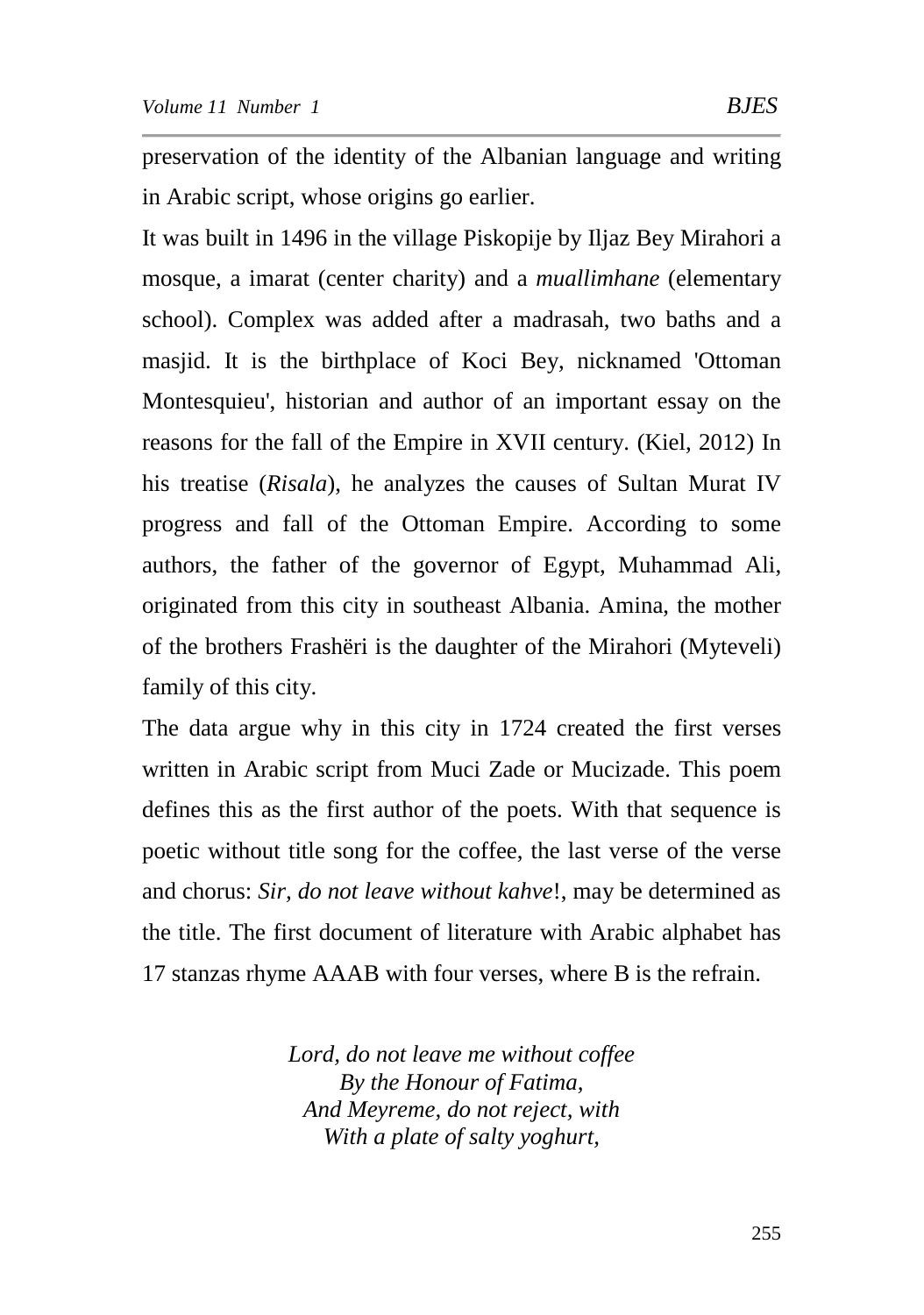#### *Lord, do not leave me without coffee!*

Translated by Robert Elsie

Kaza of Korca had good development of afterwards, which, after the downturn of the importance of Ioannina, begins to have a primary role in the region. In the second half of the eighteenth century, in the village Starje of Kologna, at this kaza makes Hasan Zyko Kamberi name, 'versifier abstractions in human life'. With its 70 poems become the first satirist literature, according to some researchers. The poet who suffered so much, it had to earn a living as a mercenary until the Ottoman army, addressed personal matters spiritual, social and satirical themes. *The maiden gerdek* poem with social motive, by Faik Konica called a work of prominent literature.

The literature of all the poets took place in the Albanian vilayets. Noticeable impact on oriental literature in literary forms and motives. The course taken by the Albanian reality helped increase the authenticity of this literary creativity.

Albanian literature of that time drew closer literature from religious circles. As in the Persian and Ottoman literature, which has been the basic form poetry, Latin poetry and literature is the most represented. Prose works are rare, but there are also those mixed prose and verse. It is the first artistic literature in Albanian. Possessing images of 'literary school of poets' are apostrophes of sarcasm (Hamiti; 2010).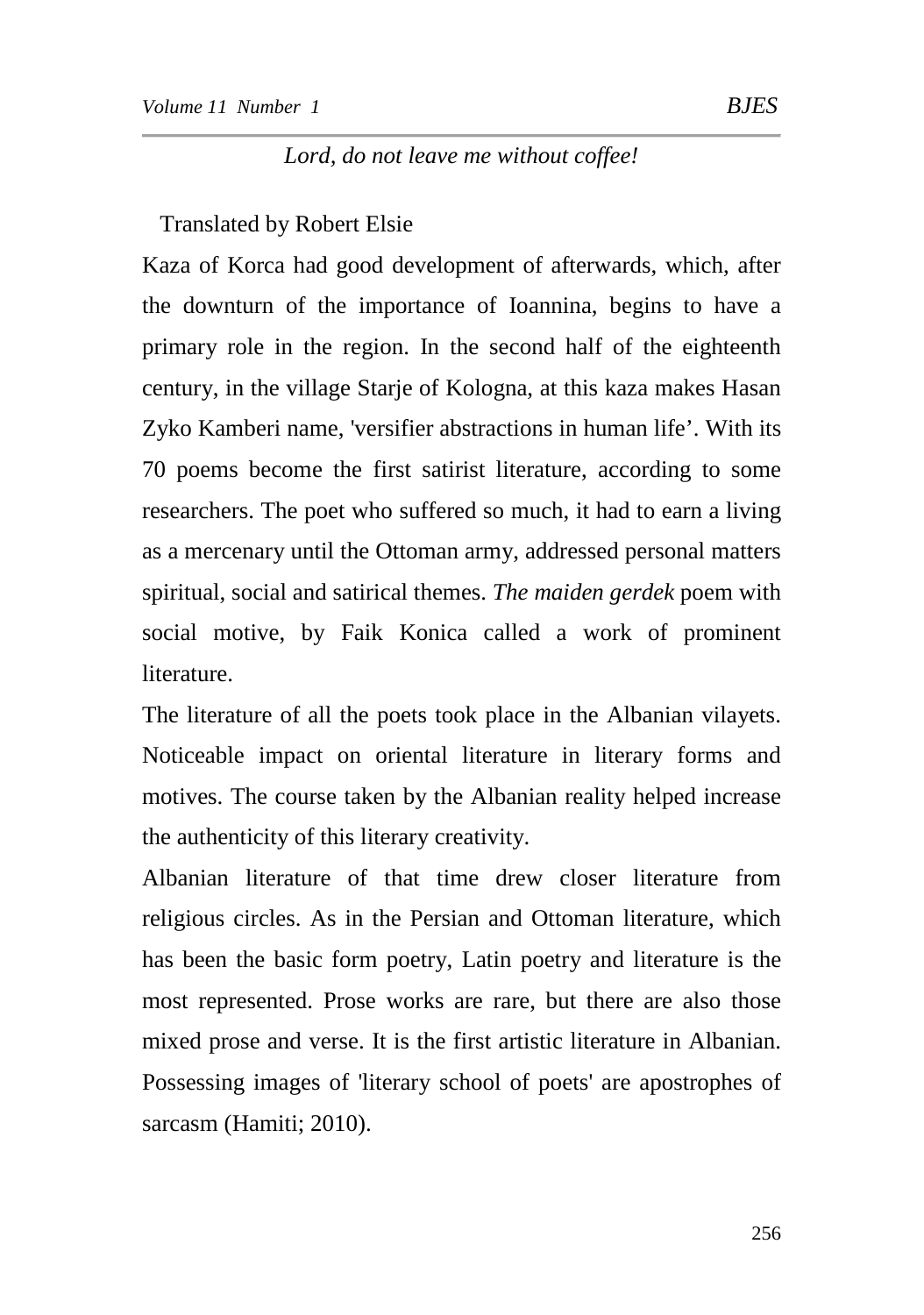Its main representative remains Nezim Berati or Nezim Frakulla, as he calls O. Myderrizi birthplace or his property, Frakulla village of Berat.

Full name issue comes back on the agenda when intellectual from Berat Abdulla Ferhati, published in the journal *Zani i Naltë* (1938/1) fragments from *Albanian Divan* by Nezim, copied by dervish Salih Ashiku in Tepelena, 1847 (1263 AH). His name, according to his cronogram friend Fejziu is Ibrahim Bey of Frakulla. This gives contemporary and date of death of the poet with this keyword: From prison to this life the Nezim became a resident of Paradise; 1173 (1750) (Myderrizi; 1954). In this last edition of the poet written in the form Nezim Berati. In this line is identifying who made the first poet in the anthology of the complete literature, "Albanian writers", published in 1941 under the care of Ernest Koliqi. In this book the poet identified with the name Nezim Berati. This name will accompany the poet to early 50s of the XX century.

Nezim Berati born between 1660-1665. First lessons in his hometown, where he studied at one of the five madrassas in the city to Berat. Upon completion of the madrasa he goes to Istanbul, where he stays. That time should be poems in Persian and Arabic. Berat about back in 1731 and began writing poetry in Albanian language, but in the spirit, style and form of oriental poetry, firstly that the Persian, which has served as a model Ottoman poets. In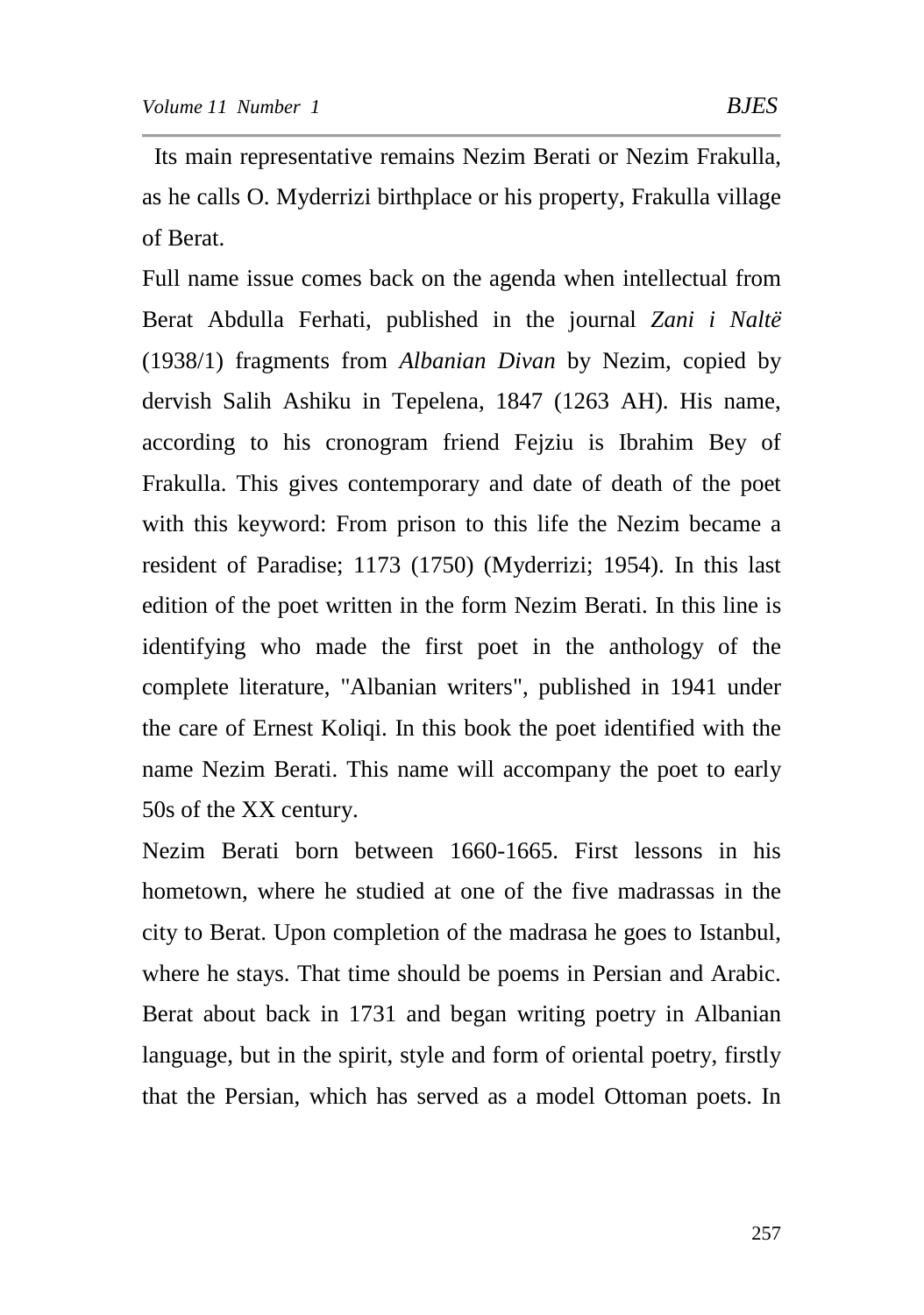Berat raging rivalry discussion and poetry, some of which also becomes the first author of *Divan* in Albanian:

> *Let meaning you do not hear, can not understand what they have said, Also hang confers How to create poetry!*

Mock the opponent, make the irony, a model of oriental literature, paved the way to be the first poet of satire in Albanian, according to Hasan Kaleshi, about half a century earlier than H. Zyko Kamberi. Around 1747 we find in Istanbul where he went to look for work. While continuing to write Albanian and Turkish see stay in different cities of Turkey. Turn overland passing through Skopje, another important center of Ottoman rule in the Balkans, Ohrid, Elbasan. Returning to his hometown, imprisoned and then exiled in Istanbul. On his death in 1760 and the foreign poet announces another alamiado (poets).

Nezim Berati very high opinion of himself and his poetry: 'Shair (poets) of the area of pattern overrun me' (model). Or: 'I have no friends in shair. And next:

> *Shiri (verse) was my jewel He enjoyed all worldly affairs.*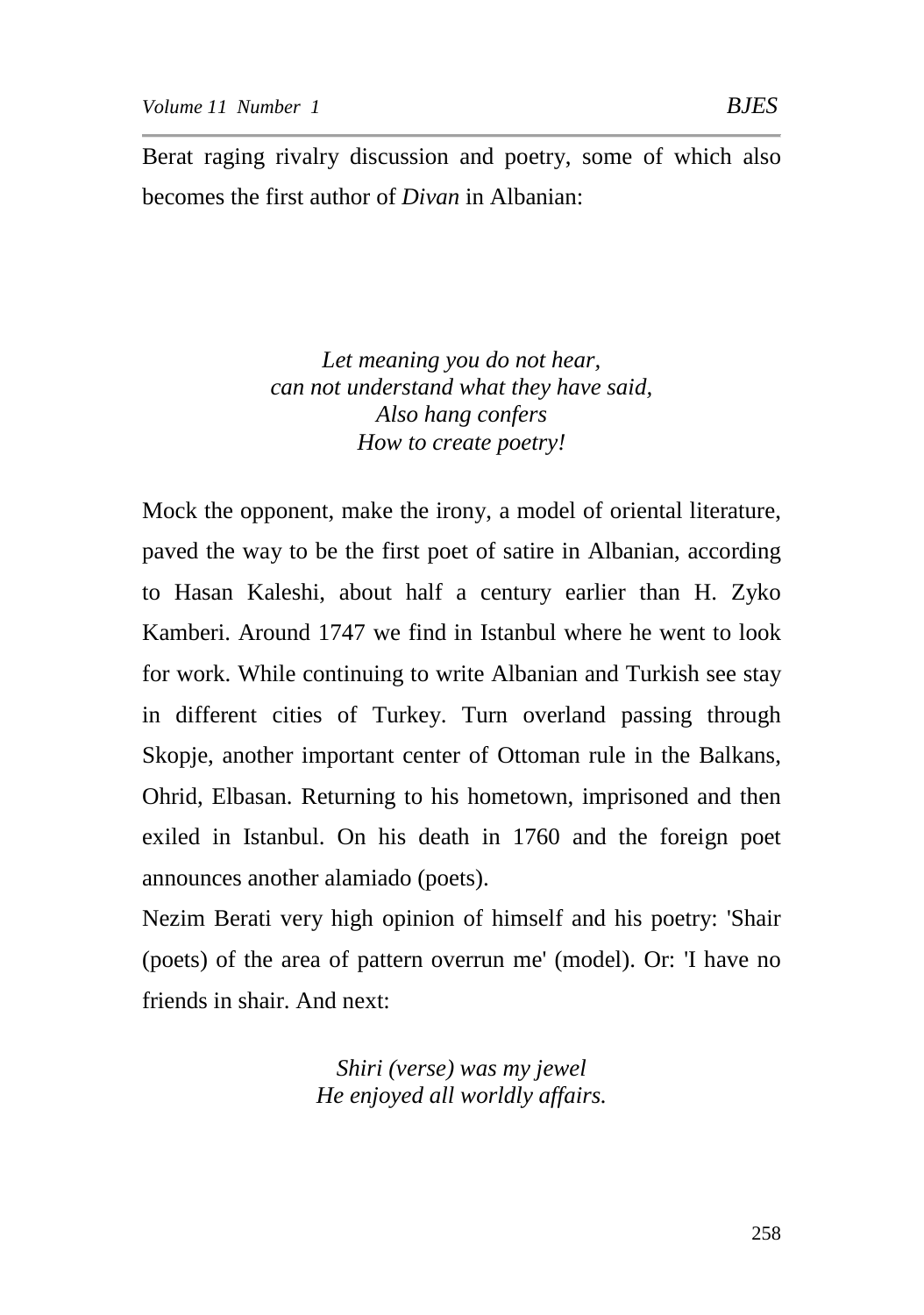Some of its researchers, including Osman sweat, feel that the poet has left the metric system is based on oriental and folk poetry verse. Hasan Kaleshi is skeptical of this view, when access to the literature of mevlud. While the researcher points out:

"The creativity of Nezim for the first time in Albanian literature encounter poetic format, the structure of the string fixed, designated rimimit techniques. This should be added the fact that the *Divan* of Nezim is part of the oldest monuments of Albanian, Tosk dialect respectively. At the same time should also watch Turkish on his divan and had published some excerpts." (Kaleshi; 2014).

For his contemporary Suleiman Naibi (died 1760), originating also from Berat, recently trials Kristo Frashëri, who greatly appreciates (Frashëri; 2012). Surname Naibi must be poetic pseudonym (mahlas).

Another author of the second half of the eighteenth century literature alamiado is Hasan Zyko Kamberi. Guard that about fifty poems lyrical creativity and ten long autobiographical themes, social and satirical. In the poem *Safar-i Humayun* (Royal War) describes fighter Turkish-Austrian battle of 1789 in Smederevo, where more details emerge realistic. Has become very popular *Trahana* poems, rhymes *The gerdek* (the first night of marriage), *The widows* and reached a top poetic verse, perhaps the most poignant satire Albanian literature of the time.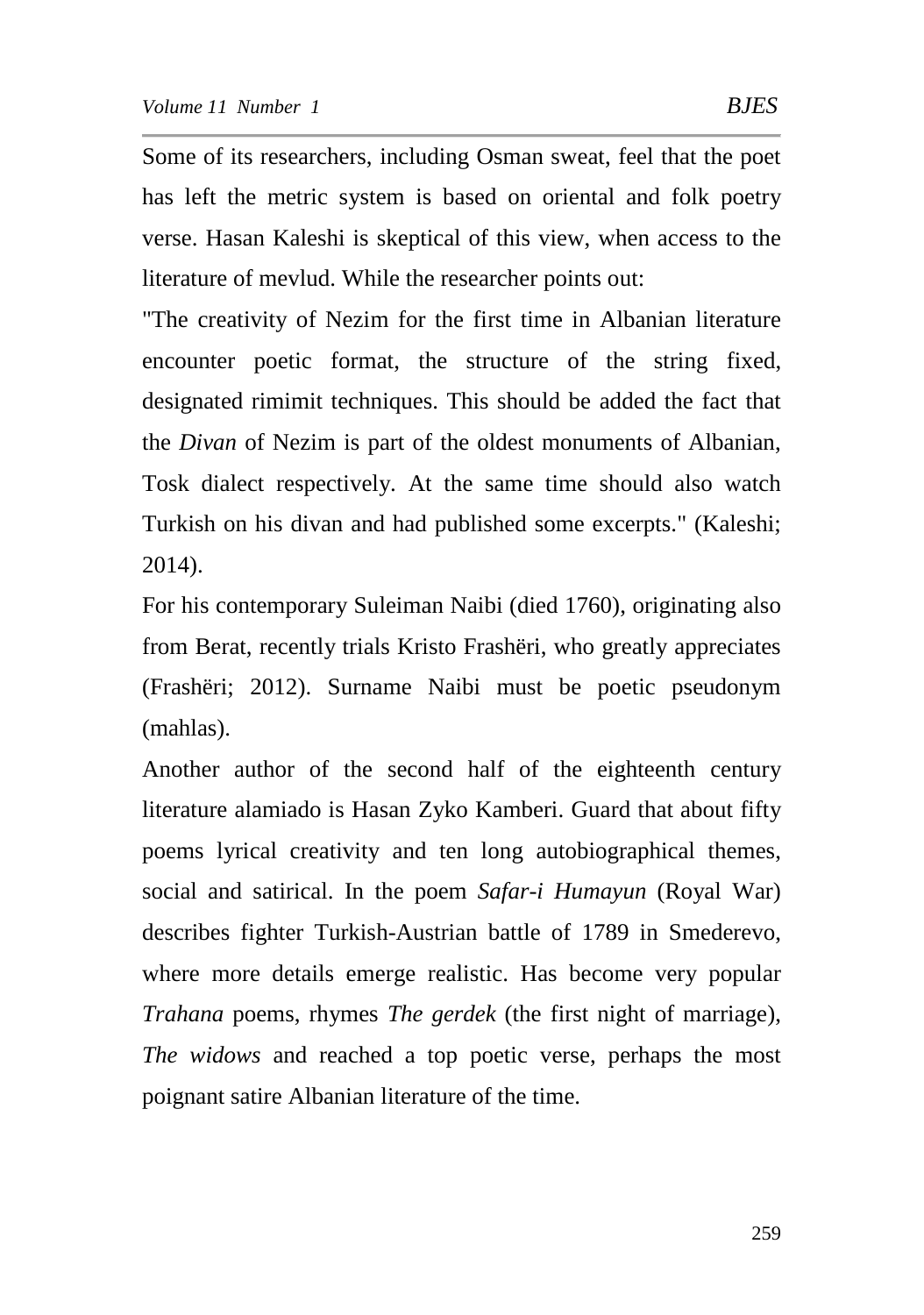Many of his poems have entered the folklore losing authorship. Naim in the preface of the first poem Iliad says that "poets at the forefront of Albania Hasan Zyko Kamberi was standing."

By Muhamet Cami-Kycyku, died in 1844, Albanian literature is enriched with new literary gender, narrative poem and the first character in Albanian literature. Cami is the first translator from Arabic. His poems *Revza*, known as *Erveheja*, and poems *Gurbetlijtë*, *Occupy of Misolongji* and *Bekriu*, the poet became very popular.

Another poem longest *Yusuf and Zulihaja* by M. Cami is made up of 2 430 verses. Recently it is approached in a study with work by Çajupi (Kodra; 2005).

The subject of comparative studies can and should become the epic poem: *Hadikaja* (Kindergarten), 1842 by Dalip Frashëri, of 65 000 verses and *Muhtarname* of his younger brother, Shahin, dedicated to the martyrs of Karbala.

Literature poets developed and lyric poetry, mainly mystic character. Its representative is the voice Zenel Bastari from Tirana. His creativity represents the spirit Bektashi literature.

## **4.CONCLUSIONS**

The interest of researchers for literature resumed after World War I, but serious research and scientific study will begin after World War II. Now that we see objectively literature because "evil time"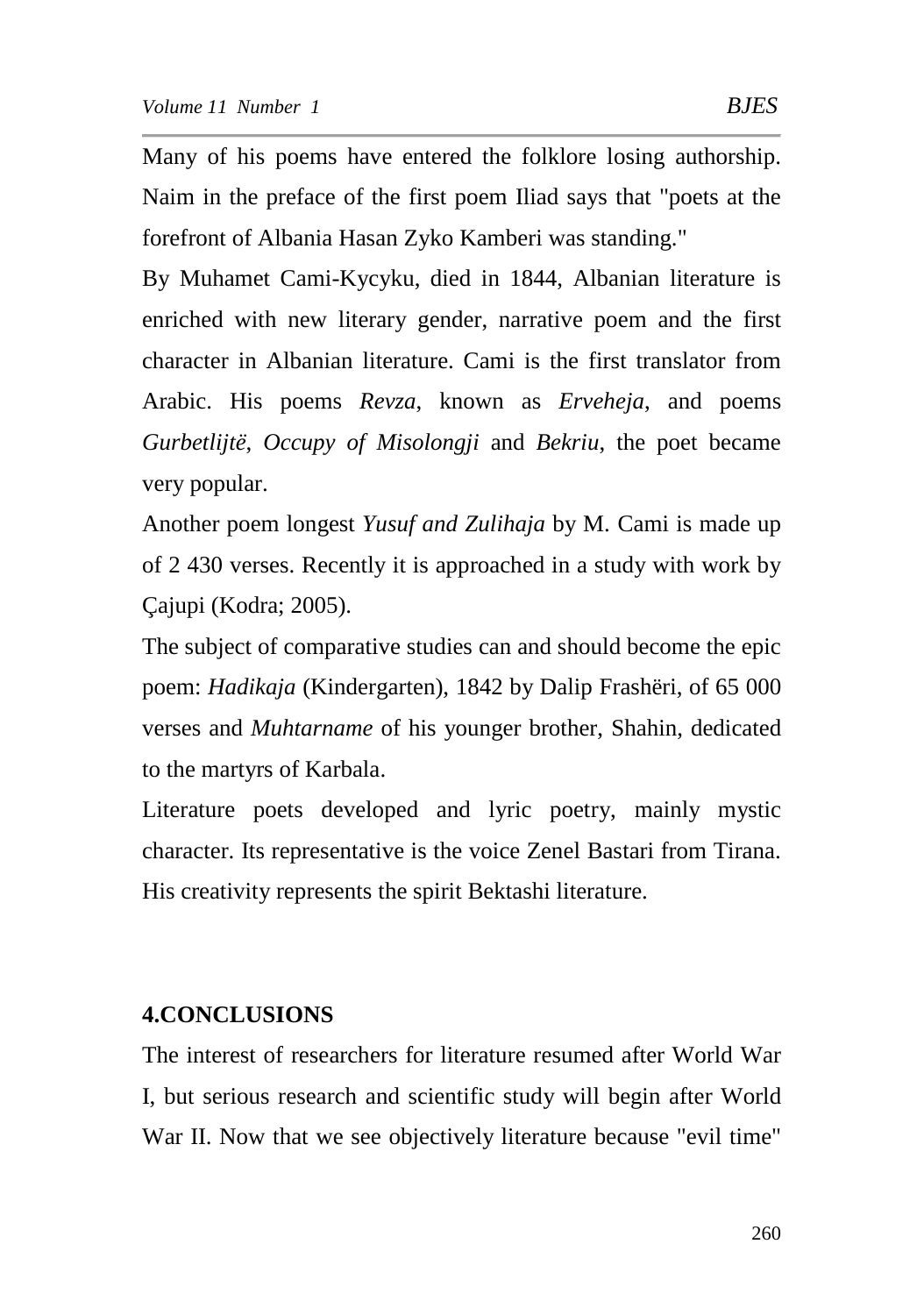left behind, must come to more accurate results on how this creativity with the ancient foundations failed to become the national literature.

Speaking on the occasion of receiving the award "Jerusalem Prize" Ismail Kadare stressed:

"The voices rose in vain to explain that a dictatorship did not bring nor topple novels and poems. Doing that literature is not a sin. It is no sin in any country. And in no time, no matter how evil she is."

As the French philosopher Gilles Deleuze said (1925-1995) for outstanding people, Nezim Frakulla, author of *Albanian Divan*, and all those who followed after him, to the most last prominent of this literature, must not be taken simply as an individual but as a social character and concept.

We have a duty to accept it, because it advises Roger Little: "He does not need any other monument, in addition to his poetry, one of the most powerful trees sacred forest."

Early we have a custom pledge of remembrance:

"Its systematic study and critical edition of certain texts would show that it represents an important part of the Albanian cultural heritage and artistic literature startup must be requested at least a hundred years earlier than it was thought until now. It would also provide the opportunity for comparative studies varied" (Kaleshi; 2014).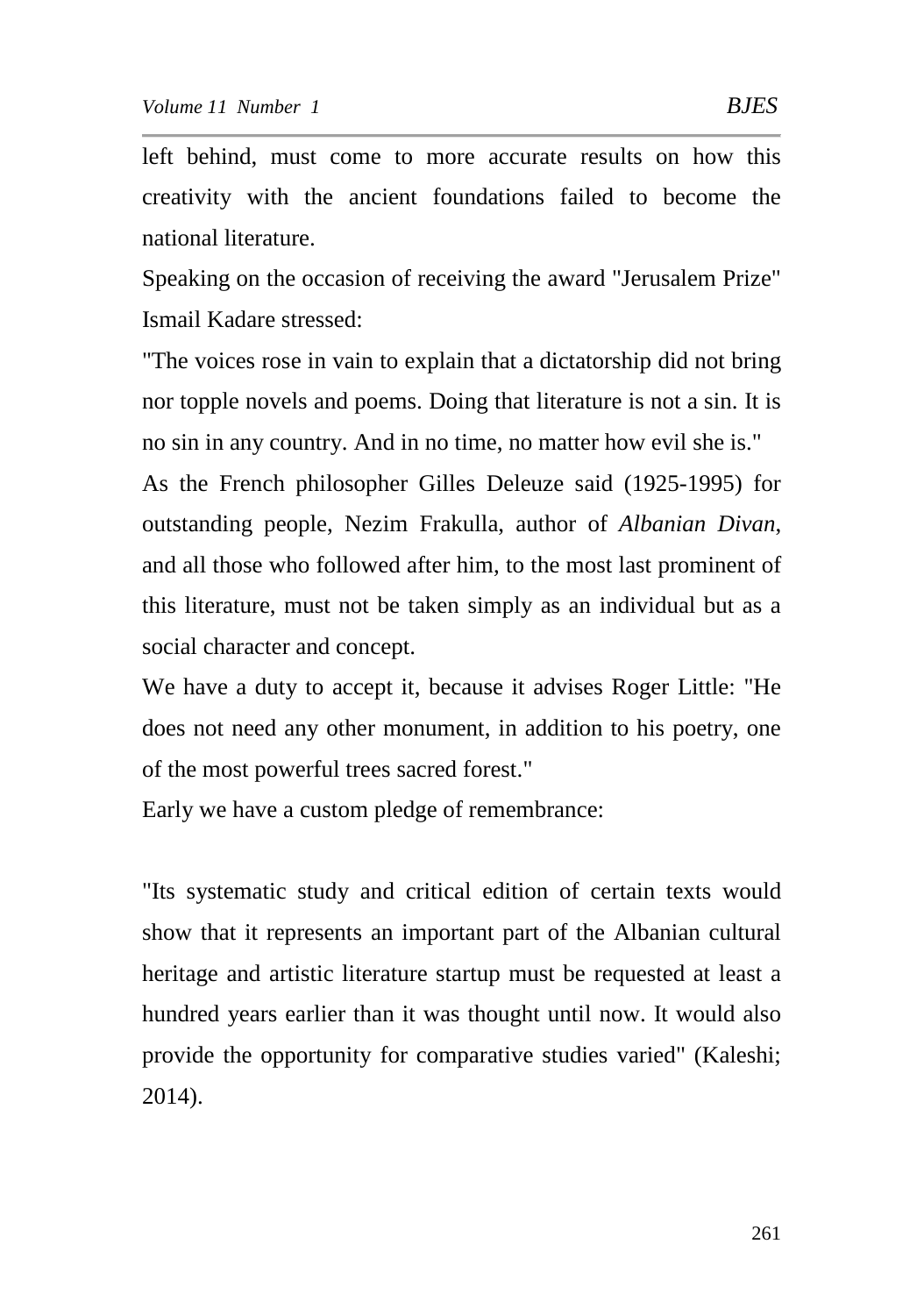Since 2008 we have published work *Nezim Frakulla and his Albanian Divan* by A. Hamiti. Personal reading of his work convinces us that there is Nezim Frakulla poet who preaches the *Koran* in English, but a voice that sang the Albanian world this world, estimate that Mark Marku would do Fishta, which unlike the old Catholic writers, not preached on the *Bible* in Albanian. In many of his poems he is inspired by the ethos of tesavvuf, in many others is looking at him, afraid of losing the battle with impermanence exhausting, but everywhere in the book *Divani* lives the Albanian with his world.

Search let it be a stone in the building of Albanian literature comparative studies that pushes forward in time about a century conception of literature. By establishing a new relationship poetic assessment code of these poets, it will prove that literary works remains an open poetic structure.

The choice of empirical grounding method created original approach in interpreting the evolution of poetic figures this pioneering poetry.

Empirical research that has not escaped the desire teoritizim, even the need for assessment of general commitment of systematization tries to bring a modest contribution to resolving the concerns that brings demand quality objective assessment of tradition, in support of a 'story literary' absent: "Serious problems that reflects today *History of Albanian Literature*, are not personal, but due to the strict control and of authority decisions (should not forget that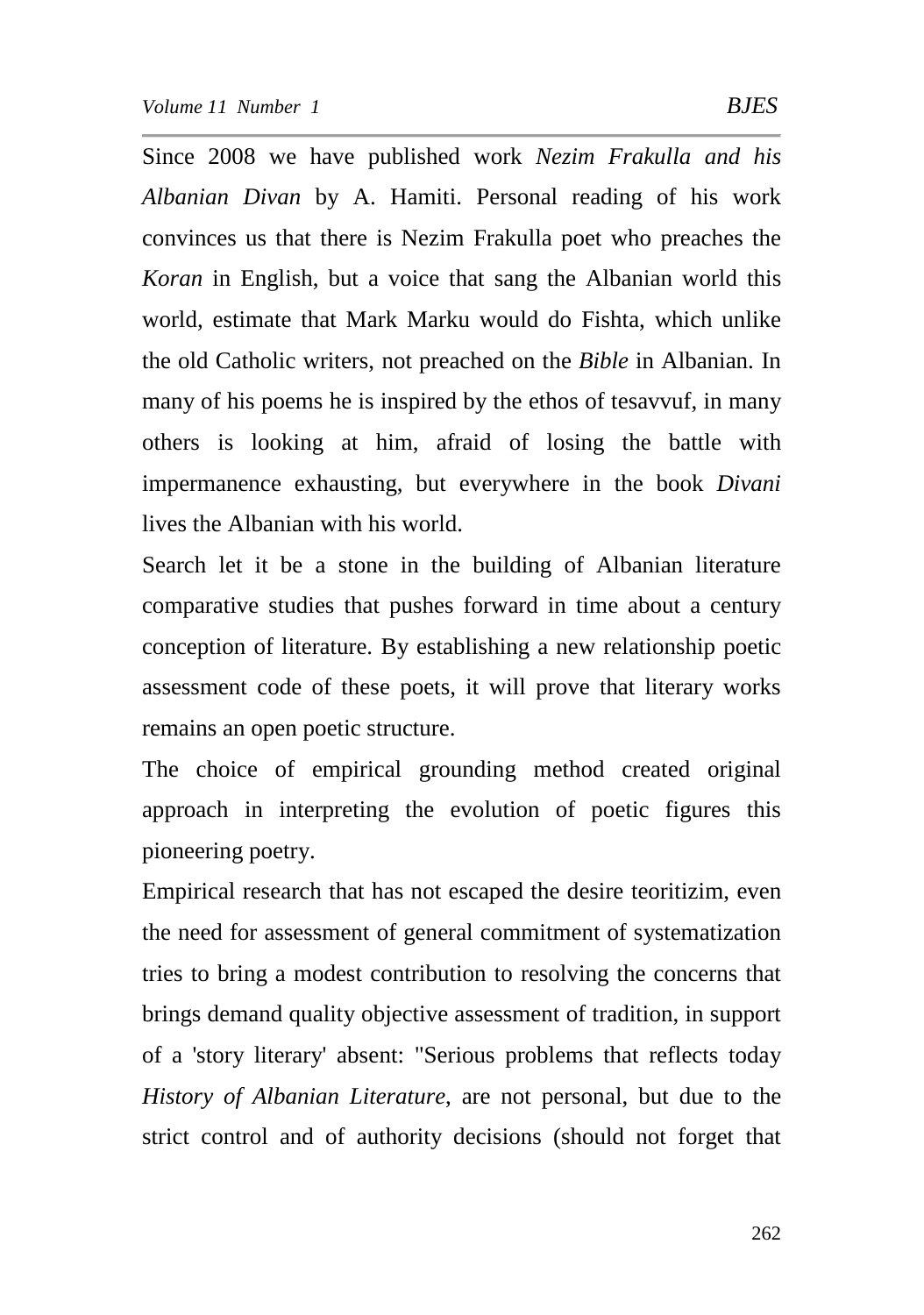today's critics, who have not worked in that political pressure!)" (Dado;2015).

### **REFERENCES**

Bulo, J. (1998) Poezia e bejtexhinjve dhe fjala shqipe; *Magjia dhe magjistarët e fjalës*, Tiranë.

Çami, M. (1910) *Erveheja*, Selanik, Mbrothësija.

Dizdari, T. (2005) *Fjalor i orientalizmave në gjuhën shqipe,* Tiranë.

Fraj, N. (1990) *Anatomia e kritikës*, Prishtinë.

Hamiti, A. (2008) *Nezim Frakulla dhe Divani i tij shqip*, Shkup-Prishtinë-Tiranë.

Hamiti, S. (2010) *Poetika shqipe*, Tiranë.

Izeti, M. (2004) *Kllapia e tesavvufit*, Shkup.

Jubani, Z. (1881) *Raccolta di canti popolari e rapsodie di poemi albanesi,* Trieste.

Kiel, M. (2012) *Arkitektura Osmane në Shqipëri* 1385-1912, Tiranë.

Koliqi, E. (1999) *Kritikë dhe estetikë*, Tiranë.

Korça, H. A. (2006) *Rubaijjati i Umer Khajamit*, Tiranë.

Papagjoni, J.. (2013) *Grishje për / nga letërsia*, Tiranë.